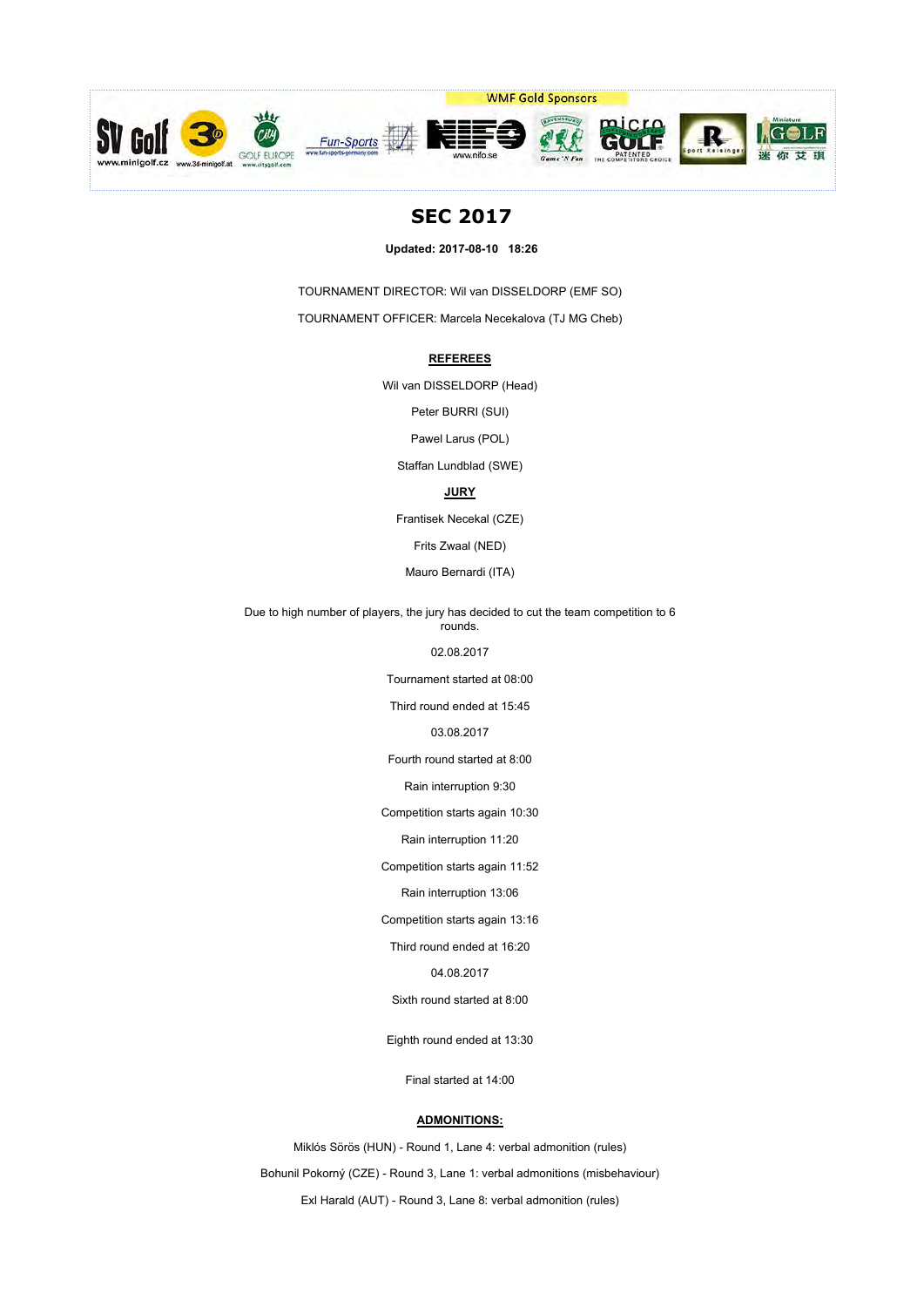Markus Jansen (GER) - Round 3, Lane 17: verbal admonitions (time)

Lief Meitilberg (DEN) - Round 4, Lane 15: verbal admonitions (misbehaviour)

Jan Metys (CZE) - Round 5, Lane 14: verbal admonitions (rules)

Michael Neuland (GER) - Round 6, Lane 2: verbal admonitions (time)

Jan LYO (DEN) - Round 7, Lane 1: admonition (rule)

European Champions strokeplay 2017

#### Seniorinen

1. Katrin Nydegger (SUI) 2. Eva Kadlecová (CZE) 3. Ellen Galleinus (GER)

Senioren 1. Markus Janßen (GER) 2. Roman Kobish (GER) after shotout 3. Robert Kullick (GER) after shotout

## Result

Senioren | Seniorinnen | Teams - Senioren | Teams - Seniorinnen | Penalties | Straight list | Lane statistics | Teams statistics | Most aces in a row

|  |                             |                                                                     |  | <b>Senioren</b>         |  |  |                                                |  |      |           |     |                                                                          |            |
|--|-----------------------------|---------------------------------------------------------------------|--|-------------------------|--|--|------------------------------------------------|--|------|-----------|-----|--------------------------------------------------------------------------|------------|
|  | <b>Rank Name</b>            |                                                                     |  |                         |  |  |                                                |  |      |           |     | Club E1 C2 E3 C4 E5 C6 E7 C8 E9 C10 E11 C12 EAvg CAvg ESum CSum Diff Tot |            |
|  | <b>1 Janßen Markus</b>      | GER 23 23 22 25 22 26 22 27 21                                      |  |                         |  |  | 25                                             |  |      | 22,0 25,2 | 110 | 126                                                                      | 6 236      |
|  | 2 Kobisch Roman             | GER 23 26 24 26 22 25 22 26 22                                      |  |                         |  |  | 24                                             |  |      | 22,6 25,4 | 113 | 127                                                                      | 4 240      |
|  | <b>3 Kullick Robert</b>     | GER 21 24 20 26 23 24 24 29 24                                      |  |                         |  |  | 25                                             |  |      | 22,4 25,6 | 112 | 128                                                                      | 9 240      |
|  | 4 Vozar Josef               | CZE 20 29 23 27 25 26 20 23 22                                      |  |                         |  |  | 25                                             |  | 22,0 | 26,0      | 110 | 130 <sub>1</sub>                                                         | 11 240     |
|  | <b>5 Exl Harald</b>         | AUT 22 25 24 29 22 27 22 26 21                                      |  |                         |  |  | 25                                             |  |      | 22,2 26,4 | 111 | 132                                                                      | 7 243      |
|  | <b>6 Schuster Reinhard</b>  | AUT 20 30 25 24 20 28 23 27 23                                      |  |                         |  |  | 28                                             |  |      | 22,2 27,4 | 111 | 137                                                                      | 11 248     |
|  | <b>7 JENSEN ERLING</b>      | DEN 26 25 19 27 24 30 23 25 23                                      |  |                         |  |  | 26                                             |  | 23,0 | 26,6      | 115 |                                                                          | 133 12 248 |
|  | 8 Büttiker Daniel           | SUI 22 26 23 26 23 29 22 29 23                                      |  |                         |  |  | 26                                             |  |      | 22,6 27,2 | 113 | 136                                                                      | 4 2 4 9    |
|  | 9 Metys Jan                 | CZE 23 28 23 28 23 31 20 25 23                                      |  |                         |  |  | 28                                             |  | 22,4 | 28,0      | 112 | 140                                                                      | 9252       |
|  | 10 Stanek Stanislav         | CZE 26 29 22 30 24 22 20 25 25                                      |  |                         |  |  | 29                                             |  |      | 23,4 27,0 | 117 |                                                                          | 135 14 252 |
|  | <b>11 Neuland Michael</b>   | GER 25 28 25 27 22 27 23 27 24                                      |  |                         |  |  | 25                                             |  | 23,8 | 26,8      | 119 | 134                                                                      | 6 253      |
|  | 12 Anderegg Roger           | SUI 27 27 23 26 23 27 23 28 22                                      |  |                         |  |  | 27                                             |  |      | 23,6 27,0 | 118 | 135                                                                      | 7 253      |
|  | <b>13 Steiner Adriano</b>   | AUT 20 27 25 26 22 28 24 29 25                                      |  |                         |  |  | 27                                             |  |      | 23,2 27,4 | 116 | 137                                                                      | 8 2 5 3    |
|  | 14 Bjork Stefan             | SWE 26 30 24 26 22 27 22 26 22                                      |  |                         |  |  | 29                                             |  |      | 23,2 27,6 | 116 | 138                                                                      | 8 2 5 4    |
|  | 15 Türtscher Hermann        | AUT 24 27 24 30 24 26 21 28 22                                      |  |                         |  |  | 29                                             |  | 23.0 | 28.0      | 115 | 140                                                                      | 7 255      |
|  | 16 Otten Dirk               | GER 24 28 25 30 20 24 22 28 24                                      |  |                         |  |  | 30                                             |  | 23,0 | 28,0      | 115 | 140                                                                      | 11 255     |
|  |                             | Cut - 15 players + players with same result continues after round 8 |  |                         |  |  |                                                |  |      |           |     |                                                                          |            |
|  | <b>17 Leuci Francesco</b>   | ITA 23 26 23 28 24 28 24 29                                         |  |                         |  |  |                                                |  |      | 23,5 27,8 | 94  | 111                                                                      | 4 205      |
|  | 18 Vicek Petr               | CZE 24 30 22 26 21 28 24 30                                         |  |                         |  |  |                                                |  | 22,8 | 28,5      | 91  | 114                                                                      | 7 205      |
|  | 19 Köstinger Pierre         | SUI 24 27 24 26 22 29 28 26                                         |  |                         |  |  |                                                |  | 24,5 | 27,0      | 98  | 108                                                                      | 9 206      |
|  | <b>20 Holzel Robert</b>     | CZE 21 28 27 28 24 28 23 28                                         |  |                         |  |  |                                                |  | 23,8 | 28,0      | 95  | 112                                                                      | 6 207      |
|  | <b>20 Slappendel Ruud</b>   | NED 25 27 22 30 22 29 23 29                                         |  |                         |  |  |                                                |  | 23,0 | 28.8      | 92  | 115                                                                      | 6 207      |
|  | 22 Knesebeck v.d. Andreas   | GER 26 28 22 27 22 29 25 28                                         |  |                         |  |  |                                                |  | 23,8 | 28,0      | 95  | $112$                                                                    | 6 207      |
|  | <b>23 ROSENQUIST LARS</b>   | DEN 25 29 25 26 23 27 21 31                                         |  |                         |  |  |                                                |  | 23,5 | 28,3      | 94  | 113                                                                      | 9 207      |
|  | <b>24 Klarenbeek Roland</b> | NED 19 27 32 27 23 30 24 26                                         |  |                         |  |  |                                                |  |      | 24,5 27,5 | 98  |                                                                          | 110 17 208 |
|  | <b>25 Agren Daniel</b>      | SWE 23 30 26 26 26 28 22 28                                         |  |                         |  |  |                                                |  | 24,3 | 28,0      | 97  | 112                                                                      | 8 209      |
|  | <b>26 Pokorny Bohumil</b>   | CZE 26 26 25 26 25 27 27 28                                         |  |                         |  |  |                                                |  | 25,8 | 26,8      | 103 | 107                                                                      | 4 210      |
|  | 27 Wechselberger Anton      | AUT 25 29 23 29 24 30 20 30                                         |  |                         |  |  |                                                |  | 23,0 | 29,5      | 92  | 118                                                                      | 6 210      |
|  | <b>28 Kaufmann Dieter</b>   | <b>ITA</b>                                                          |  | 23 33 24 28 24 28 24 26 |  |  |                                                |  |      | 23,8 28,8 | 95  | 115                                                                      | 8 2 1 0    |
|  | <b>29 Tolarovic Jan</b>     | SVK 21 26 27 28 24 31 23 30                                         |  |                         |  |  |                                                |  |      | 23,8 28,8 | 95  |                                                                          | 115 11 210 |
|  | <b>30 Montauti Gianni</b>   | <b>ITA</b>                                                          |  | 24 26 26 26 28 30 20 30 |  |  |                                                |  |      | 24,5 28,0 | 98  |                                                                          | 112 12 210 |
|  | 31 Wiedemeier Jörg          | SUI                                                                 |  | 24 33 25 27 24 27 24 27 |  |  |                                                |  | 24,3 | 28,5      | 97  | 114                                                                      | 7 211      |
|  | <b>32 Nuotio Marko</b>      | <b>FIN</b>                                                          |  | 23 27 27 30 25 27 23 29 |  |  |                                                |  |      | 24,5 28,3 | 98  | 113                                                                      | 7 211      |
|  |                             |                                                                     |  |                         |  |  | Matchplay - 32 players continues after round 8 |  |      |           |     |                                                                          |            |
|  | <b>33 Van Vliet André</b>   | NED 26 26 27 28 25 29 25 26                                         |  |                         |  |  |                                                |  |      | 25,8 27,3 | 103 | 109                                                                      | 5 212      |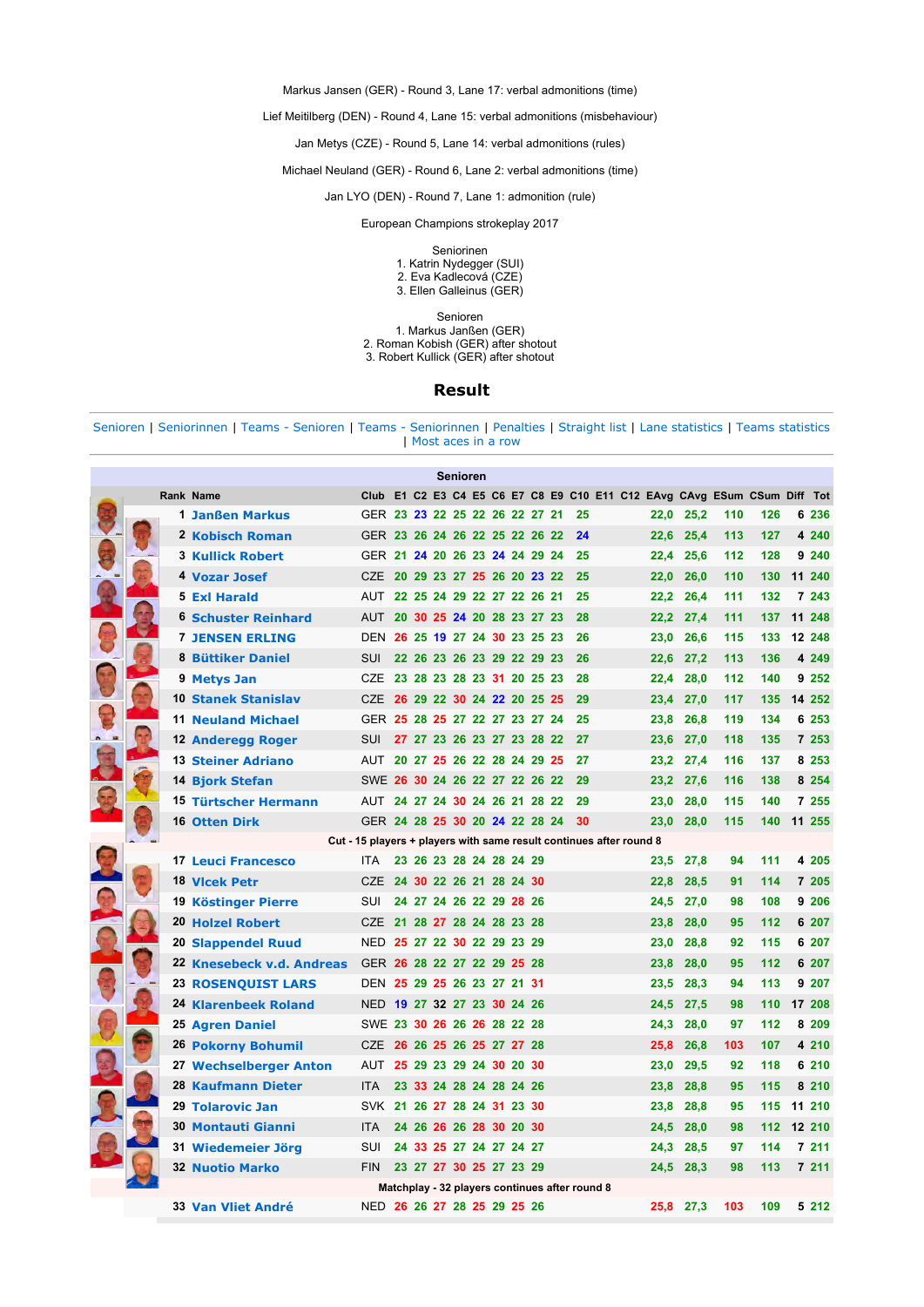|  | 34 Gavazzi Luca                                                                  | <b>ITA</b>                  |  | 25 27 23 27 30 27 23 30 |  |  |      | 25,3 27,8                  | 101        |     | 111 10 212               |
|--|----------------------------------------------------------------------------------|-----------------------------|--|-------------------------|--|--|------|----------------------------|------------|-----|--------------------------|
|  | <b>35 Zengaffinen Reinhard</b>                                                   | SUI 25 32 24 28 23 27 24 30 |  |                         |  |  |      | 24,0 29,3                  | 96         | 117 | 7 213                    |
|  | <b>36 Lundell Martin</b>                                                         | SWE 22 27 27 30 26 29 22 30 |  |                         |  |  |      | 24,3 29,0                  | 97         | 116 | 8 2 1 3                  |
|  | 37 Westerberg Magnus                                                             | SWE 28 30 24 28 25 24 24 30 |  |                         |  |  | 25,3 | 28,0                       | 101        |     | 112 10 213               |
|  | <b>38 Jurgens Curd</b>                                                           | AUT 25 29 25 30 24 27 27 27 |  |                         |  |  | 25,3 | 28,3                       | 101        | 113 | 6 214                    |
|  | <b>39 Jasper Alex</b>                                                            | NED 25 29 25 30 22 31 26 26 |  |                         |  |  | 24,5 | 29,0                       | 98         | 116 | 9 214                    |
|  | 40 Kujansuu Juha-Petri                                                           | <b>FIN</b>                  |  | 25 27 27 30 27 27 21 30 |  |  | 25,0 | 28,5                       | 100        | 114 | 9214                     |
|  | <b>41 LYO JAN</b>                                                                | DEN 27 31 24 27 23 33 24 25 |  |                         |  |  |      | 24,5 29,0                  | 98         |     | 116 12 214               |
|  | 42 Reunavuori Jukka                                                              | <b>FIN</b>                  |  | 31 29 25 28 22 28 26 26 |  |  |      | 26,0 27,8                  | 104        | 111 | 12 215                   |
|  | <b>43 Rehak Jaroslav</b>                                                         | CZE 23 26 26 32 26 30 29 23 |  |                         |  |  | 26,0 | 27,8                       | 104        |     | 111 15 215               |
|  | <b>44 MEITILBERG LEIF</b>                                                        | DEN 22 32 31 30 23 26 22 30 |  |                         |  |  | 24,5 | 29,5                       | 98         |     | 118 15 216               |
|  | <b>45 Soderlund Christer</b>                                                     | SWE 23 29 30 30 23 27 23 32 |  |                         |  |  | 24,8 | 29,5                       | 99         |     | 118 12 217               |
|  | 46 Mattaini Guido                                                                | ITA.                        |  | 25 29 26 28 25 28 29 28 |  |  | 26,3 | 28,3                       | 105        | 113 | 5 218                    |
|  | <b>47 Stingl Egon</b>                                                            | AUT 23 30 26 29 29 28 25 28 |  |                         |  |  | 25,8 | 28,8                       | 103        | 115 | 8 2 1 8                  |
|  | <b>48 Ricchiuto Gioachino</b>                                                    | ITA                         |  | 26 29 24 28 31 28 23 29 |  |  | 26,0 | 28,5                       | 104        | 114 | 9218                     |
|  | <b>49 Jagersky Maros</b>                                                         | SVK 26 29 29 29 26 27 22 30 |  |                         |  |  | 25,8 | 28,8                       | 103        |     | 115 10 218               |
|  | <b>50 Steiger Steven</b>                                                         | NED 25 26 24 28 25 31 30 29 |  |                         |  |  | 26,0 | 28,5                       | 104        |     | 114 11 218               |
|  | 51 Van Holland Martin                                                            | NED 28 33 26 28 25 26 21 31 |  |                         |  |  | 25,0 | 29,5                       | 100        |     | 118 14 218               |
|  | 52 Simansky Rene                                                                 | SVK 25 30 30 31 22 27 26 28 |  |                         |  |  | 25,8 | 29,0                       | 103        |     | 116 12 219               |
|  | <b>53 Sommer Markus</b>                                                          | SUI                         |  | 22 26 30 29 28 27 33 24 |  |  | 28,3 | 26,5                       | 113        | 106 | 16 219                   |
|  | <b>54 Karlsson Mikael</b>                                                        | SWE 24 30 28 32 23 30 22 31 |  |                         |  |  | 24,3 | 30,8                       | 97         | 123 | 8 2 2 0                  |
|  | <b>55 Broodbakker Hans</b>                                                       | NED 30 28 21 31 25 31 26 28 |  |                         |  |  | 25,5 | 29,5                       | 102        |     | 118 12 220               |
|  | 56 Beringhausen Patrick                                                          | GER 27 31 27 27 24 31 26 28 |  |                         |  |  | 26,0 | 29,3                       | 104        | 117 | 7 2 2 1                  |
|  | <b>57 Pinto Antonio</b>                                                          | POR 28 28 27 30 28 26 25 30 |  |                         |  |  | 27,0 | 28,5                       | 108        | 114 | 7 222                    |
|  | 58 Jacob Jean-Pierre                                                             | BEL 24 27 28 30 29 29 24 31 |  |                         |  |  | 26,3 | 29,3                       | 105        | 117 | 9 2 2 2                  |
|  | 59 Sillman Markku                                                                | <b>FIN</b>                  |  | 30 27 28 26 24 35 24 29 |  |  | 26,5 | 29,3                       | 106        |     | 117 15 223               |
|  | <b>60 CHRISTANSEN KIM</b>                                                        | DEN 27 33 23 29 27 28 27 30 |  |                         |  |  | 26,0 | 30,0                       | 104        | 120 | 9 2 2 4                  |
|  | 61 Maes Stefan                                                                   | BEL 29 28 28 29 29 26 26 30 |  |                         |  |  | 28,0 | 28,3                       | 112        | 113 | 7 2 2 5                  |
|  | <b>62 Leemans Raymond</b>                                                        | BEL 28 31 24 36 29 27 25 26 |  |                         |  |  | 26,5 | 30,0                       | 106        | 120 | 15 226                   |
|  | <b>63 Mezsaros Tibor</b>                                                         | SVK 24 30 27 32 29 28 31 26 |  |                         |  |  | 27,8 | 29,0                       | 111        |     | 116 13 227               |
|  | <b>64 Libert Jacques</b>                                                         | BEL 22 30 27 33 32 28 29 28 |  |                         |  |  | 27,5 | 29,8                       | 110        | 119 | 15 229                   |
|  | 65 Wächter Markus                                                                | SUI                         |  | 28 31 28 32 27 28 27 29 |  |  | 27,5 | 30,0                       | 110        | 120 | 5 230                    |
|  | 66 Viberg Stefan                                                                 | SWE 25 33 30 29 26 29 26 32 |  |                         |  |  | 26,8 | 30,8                       | 107        | 123 | 9 230                    |
|  | <b>67 Rantanen Jyri</b>                                                          | <b>FIN</b>                  |  | 26 29 29 33 29 30 22 32 |  |  |      | 26,5 31,0                  | 106        |     | 124 11 230               |
|  | <b>68 Hansen Erwin</b>                                                           | BEL 29 29 30 25 25 29 29 34 |  |                         |  |  |      | 28,3 29,3                  | 113        |     | 117 14 230               |
|  | <b>69 Holicky Slavomir</b>                                                       | SVK 26 31 25 34 24 34 27 30 |  |                         |  |  |      | 25,5 32,3                  | 102        | 129 | 7 231                    |
|  | <b>70 Caffo Enrico</b>                                                           | ITA                         |  | 28 30 30 28 31 32 25 28 |  |  | 28,5 | 29,5                       | 114        |     | 118 10 232               |
|  | 71 Ahrenberg Ari                                                                 | FIN                         |  | 31 34 26 29 30 29 25 28 |  |  | 28,0 | 30,0                       | 112        |     | 120 12 232               |
|  | <b>72 Campos Sebastiao</b>                                                       | POR 29 29 26 32 27 37 22 30 |  |                         |  |  |      | 26,0 32,0                  | 104        |     | 128 15 232               |
|  | <b>73 RASMUSSEN MORTEN</b>                                                       | DEN 31 28 25 30 28 33 26 33 |  |                         |  |  |      | 27,5 31,0                  | 110        |     | 124 11 234               |
|  | <b>74 Cappe Thierry</b>                                                          | BEL 35 28 23 28 33 28 28 32 |  |                         |  |  |      | 29,8 29,0                  | 119        |     | 116 16 235               |
|  | <b>75 Salazar Eduardo</b>                                                        | POR 27 29 29 33 29 32 28 32 |  |                         |  |  |      | 28,3 31,5                  | 113        | 126 | 6 239                    |
|  | <b>76 Torres Jorge</b>                                                           | POR 32 31 29 32 31 28 25 32 |  |                         |  |  |      | 29,3 30,8                  | 117        |     | 123 11 240               |
|  | 77 Costa Armindo                                                                 | por                         |  | 26 32 36 33 31 33 25 26 |  |  |      | 29,5 31,0                  | 118        |     | 124 18 242               |
|  | <b>78 Quintano Ananias</b>                                                       | POR 27 33 31 31 27 36 27 31 |  |                         |  |  |      | 28,0 32,8                  | 112        | 131 | 9243                     |
|  | 79 Pravotiak Vladimir                                                            | SVK 27 32 32 29 30 31 30 35 |  |                         |  |  |      | 29,8 31,8                  | 119        |     | 127 11 246               |
|  | <b>80 De Roeck Pascal</b>                                                        | BEL 33 33 34 32 31 32 24 28 |  |                         |  |  |      | $30,5$ $31,3$              | 122        |     | 125 15 247               |
|  | 81 PINTÉR József                                                                 | HUN 34 34 29 35 27 33 25 32 |  |                         |  |  |      | 28,8 33,5                  | 115        |     | 134 12 249               |
|  | 82 Kammonen Timo                                                                 | FIN 32 32 31 30 32 33 29 32 |  |                         |  |  |      | $31,0$ $31,8$              | 124        | 127 | 6 251                    |
|  | 83 Soares Belarmino                                                              | POR 36 31 31 35 28 31 32 31 |  |                         |  |  |      | $31,8$ $32,0$<br>32,3 32,5 | 127<br>129 |     | 128 12 255               |
|  | 84 RASMUSSEN JAN VITTEN DEN 26 36 41 32 34 30 28 32<br><b>85 Drgon Frantisek</b> | SVK 27 39 33 32 32 37 29 32 |  |                         |  |  |      | $30,3$ $35,0$              | 121        |     | 130 21 259<br>140 13 261 |
|  | 86 TÓTH János                                                                    | HUN 31 33 33 28 30 39 36 34 |  |                         |  |  |      | $32,5$ $33,5$              | 130        |     | 134 17 264               |
|  | 87 BÁTASZÉKI János                                                               | HUN 35 32 30 36 36 31 36 30 |  |                         |  |  |      | $34,3$ $32,3$              | 137        |     | 129 12 266               |
|  |                                                                                  |                             |  |                         |  |  |      |                            |            |     |                          |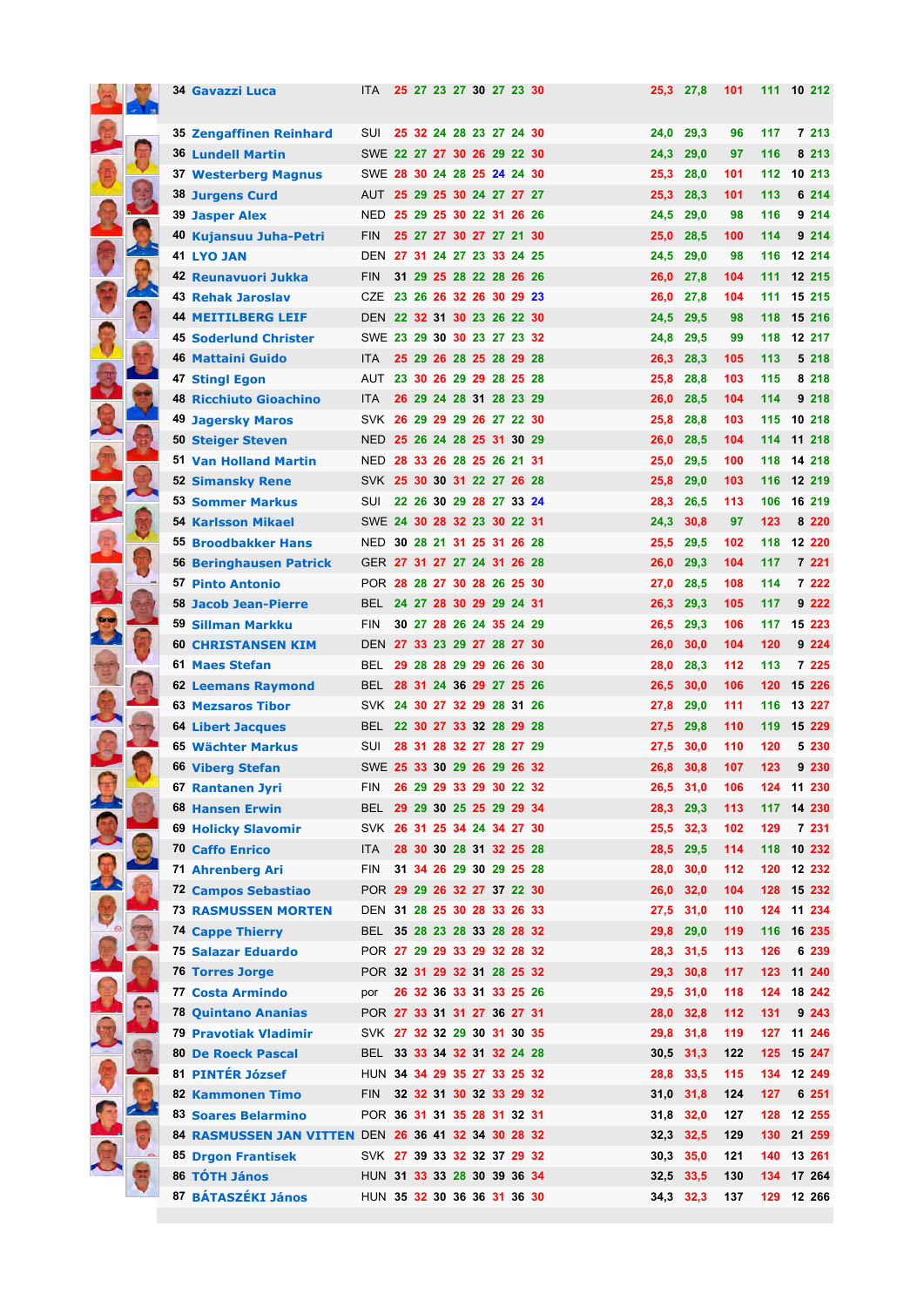|  | <b>88 STEIGLER Ferenc</b> | HUN 37 36 27 39 30 38 27 35 |  |  |  |  |  | 30.3 37.0     | 121 | 148 14 269 |  |
|--|---------------------------|-----------------------------|--|--|--|--|--|---------------|-----|------------|--|
|  | 89 KOLITS Gábor           | HUN 40 37 42 32 32 32 27 35 |  |  |  |  |  | $35.3$ $34.0$ | 141 | 136 20 277 |  |
|  | 90 SÖRÖS Miklós           | HUN 32 34 40 34 46 33 31 34 |  |  |  |  |  | $37.3$ $33.8$ | 149 | 135 16 284 |  |
|  | 91 MORÓCZ Emil            | HUN 39 37 38 42 35 44 37 34 |  |  |  |  |  | 37,3 39,3     | 149 | 157 14 306 |  |
|  | 92 Kindzel Vladzimir      | BLR 47 40 44 37 47 42 40 40 |  |  |  |  |  | 44.5 39.8     | 178 | 159 12 337 |  |
|  |                           |                             |  |  |  |  |  |               |     |            |  |

Senioren | Seniorinnen | Teams - Senioren | Teams - Seniorinnen | Penalties | Straight list | Lane statistics | Teams statistics | Most aces in a row

|  |                             |                                                                    |  | <b>Seniorinnen</b>         |  |  |                                                |                                                                     |               |     |     |            |
|--|-----------------------------|--------------------------------------------------------------------|--|----------------------------|--|--|------------------------------------------------|---------------------------------------------------------------------|---------------|-----|-----|------------|
|  | Rank Name                   | Club                                                               |  |                            |  |  |                                                | E1 C2 E3 C4 E5 C6 E7 C8 E9 C10 E11 C12 EAvg CAvg ESum CSum Diff Tot |               |     |     |            |
|  | 1 Nydegger Katrin           | <b>SUI</b>                                                         |  |                            |  |  | 27 26 21 22 25 28 24 27 24 27                  |                                                                     | 24,2 26,0     | 121 | 130 | 12 251     |
|  | 2 Kadlecová Eva             | <b>CZE</b>                                                         |  | 28 31 22 26 23 28 22 28 22 |  |  | -25                                            |                                                                     | 23,4 27,6     | 117 | 138 | 12 255     |
|  | <b>3 Galleinus Ellen</b>    | <b>GER</b>                                                         |  | 23 30 24 31 23 28 20 28 24 |  |  | 26                                             | 22,8                                                                | 28,6          | 114 | 143 | 9 257      |
|  | <b>4 Kobisch Alice</b>      | <b>GER</b>                                                         |  | 27 28 25 26 21 28 25 28 23 |  |  | 29                                             | 24,2                                                                | 27,8          | 121 | 139 | 9 260      |
|  | <b>5 Warnecke Nicole</b>    | <b>GER</b>                                                         |  | 22 29 26 27 25 28 23 30 23 |  |  | 28                                             | 23,8                                                                | 28,4          | 119 | 142 | 7 261      |
|  | <b>6 Reinicke Andrea</b>    | <b>GER</b>                                                         |  | 21 31 28 27 22 27 21 29 25 |  |  | 31                                             | 23,4                                                                | 29,0          | 117 | 145 | 11 262     |
|  | 7 Lundberg Linda            | <b>SWE</b>                                                         |  | 27 28 22 24 25 27 25 30 26 |  |  | 30                                             | 25,0                                                                | 27,8          | 125 | 139 | 11 264     |
|  | 8 Lundell Anneli            | <b>SWE</b>                                                         |  | 25 28 26 25 26 32 22 28 24 |  |  | 30                                             |                                                                     | 24,6 28,6     | 123 | 143 | 11 266     |
|  | 9 Flamini Antonella         | <b>ITA</b>                                                         |  |                            |  |  | 26 33 25 31 23 27 24 26 24 29                  | 24,4                                                                | 29,2          | 122 | 146 | 10 268     |
|  |                             | Cut - 9 players + players with same result continues after round 8 |  |                            |  |  |                                                |                                                                     |               |     |     |            |
|  | <b>10 Janssens Greta</b>    | <b>BEL</b>                                                         |  | 25 30 26 30 22 28 27 29    |  |  |                                                | 25,0                                                                | 29,3          | 100 | 117 | 7 217      |
|  | <b>11 Schuster Claudia</b>  | <b>AUT</b>                                                         |  | 32 29 25 27 26 27 25 26    |  |  |                                                | 27,0                                                                | 27,3          | 108 | 109 | 10 217     |
|  | 12 Hirschmannova Dagmar CZE |                                                                    |  | 29 26 21 31 23 33 27 27    |  |  |                                                | 25,0                                                                | 29,3          | 100 |     | 117 15 217 |
|  | <b>13 Goglione Susanne</b>  | SUI                                                                |  | 21 31 24 25 35 26 28 28    |  |  |                                                | 27,0                                                                | 27,5          | 108 |     | 110 20 218 |
|  | <b>14 Nardin Sonia</b>      | <b>ITA</b>                                                         |  | 23 32 24 27 28 31 24 31    |  |  |                                                | 24,8                                                                | 30,3          | 99  |     | 121 10 220 |
|  | 15 Reiländer Eva            | <b>AUT</b>                                                         |  | 30 29 25 31 27 26 24 29    |  |  |                                                | 26,5                                                                | 28,8          | 106 |     | 115 11 221 |
|  | <b>16 Wielink Joy</b>       | <b>NED</b>                                                         |  | 31 30 24 29 28 28 24 29    |  |  |                                                | 26,8                                                                | 29,0          | 107 | 116 | 9 2 2 3    |
|  |                             |                                                                    |  |                            |  |  | Mtachplay - 16 players continues after round 8 |                                                                     |               |     |     |            |
|  | 17 Fiedlerová Jaroslava     | <b>CZE</b>                                                         |  | 27 32 25 34 23 30 24 30    |  |  |                                                |                                                                     | 24.8 31.5     | 99  | 126 | 8 2 2 5    |
|  | 18 Harrysson Agneta         | <b>SWE</b>                                                         |  | 30 32 26 29 29 27 24 30    |  |  |                                                | 27,3                                                                | 29,5          | 109 | 118 | 11 227     |
|  | 19 Anderegg Claudia         | SUI                                                                |  | 28 25 25 31 33 30 25 31    |  |  |                                                | 27,8                                                                | 29,3          | 111 | 117 | 14 228     |
|  | 20 Smeds Carina             | <b>FIN</b>                                                         |  | 29 31 25 34 27 32 25 30    |  |  |                                                | 26,5                                                                | 31,8          | 106 | 127 | 8 2 3 3    |
|  | 21 Knotzer Johanna          | <b>AUT</b>                                                         |  | 29 33 29 28 27 29 25 33    |  |  |                                                | 27,5                                                                | 30,8          | 110 | 123 | 9 233      |
|  | <b>22 Stricker Heidi</b>    | <b>SUI</b>                                                         |  | 30 35 26 32 26 28 29 27    |  |  |                                                | 27,8                                                                | 30,5          | 111 | 122 | 12 233     |
|  | 23 Necekalova Jana          | <b>CZE</b>                                                         |  | 30 27 27 32 30 31 29 31    |  |  |                                                | 29,0                                                                | 30,3          | 116 | 121 | 8 2 3 7    |
|  | 24 Björk Seija              | <b>FIN</b>                                                         |  | 30 33 26 34 26 38 21 30    |  |  |                                                | 25,8                                                                | 33,8          | 103 |     | 135 17 238 |
|  | <b>25 Heschl Regine</b>     | <b>AUT</b>                                                         |  | 36 28 25 31 31 30 31 28    |  |  |                                                | 30,8                                                                | 29,3          | 123 | 117 | 14 240     |
|  | 26 Armenia Maria Luisa      | <b>ITA</b>                                                         |  | 32 34 30 31 31 30 25 30    |  |  |                                                | 29,5                                                                | 31,3          | 118 |     | 125 11 243 |
|  | 27 Mörck Tuula              | <b>FIN</b>                                                         |  | 32 35 26 40 30 33 23 29    |  |  |                                                | 27,8                                                                | 34,3          | 111 |     | 137 20 248 |
|  | 28 Kupcova Vanda            | <b>SVK</b>                                                         |  | 35 36 29 33 29 27 27 34    |  |  |                                                |                                                                     | $30,0$ $32,5$ | 120 |     | 130 17 250 |
|  | <b>29 Mustonen Nina</b>     | <b>FIN</b>                                                         |  | 29 28 33 37 29 31 30 34    |  |  |                                                | 30,3                                                                | 32,5          | 121 | 130 | 13 251     |
|  | <b>30 Eriksson Inger</b>    | SWE                                                                |  | 32 28 28 32 30 30 38 34    |  |  |                                                |                                                                     | $32,0$ $31,0$ | 128 |     | 124 16 252 |
|  | 31 Costa Fernanda           | POR 33 31 30 32 30 30 32 36                                        |  |                            |  |  |                                                |                                                                     | $31,3$ $32,3$ | 125 | 129 | 9 254      |
|  | 32 KINCSES Ildikó           | <b>HUN</b>                                                         |  | 32 34 32 37 43 31 26 29    |  |  |                                                |                                                                     | $33,3$ $32,8$ | 133 |     | 131 25 264 |
|  | <b>33 Jacob Beatrice</b>    | <b>BEL</b>                                                         |  | 29 31 35 38 32 36 30 35    |  |  |                                                |                                                                     | $31,5$ $35,0$ | 126 |     | 140 13 266 |
|  | <b>34 Manso Fernanda</b>    | POR                                                                |  | 33 36 34 32 33 39 36 32    |  |  |                                                |                                                                     | 34,0 34,8     | 136 |     | 139 10 275 |
|  | 35 SÍPOS Valéria            | <b>HUN</b>                                                         |  | 27 38 32 39 34 37 30 39    |  |  |                                                |                                                                     | 30,8 38,3     | 123 | 153 | 9 276      |
|  | 36 Hansen Joy               | <b>BEL</b>                                                         |  | 43 35 34 34 35 44 31 37    |  |  |                                                |                                                                     | 35,8 37,5     | 143 |     | 150 22 293 |
|  | 37 BÁTASZÉKI Tünde          | HUN                                                                |  | 39 39 36 45 41 41 49 40    |  |  |                                                |                                                                     | 41,3 41,3     | 165 |     | 165 19 330 |

Senioren | Seniorinnen | Teams - Senioren | Teams - Seniorinnen | Penalties | Straight list | Lane statistics | Teams statistics | Most aces in a row

×

÷,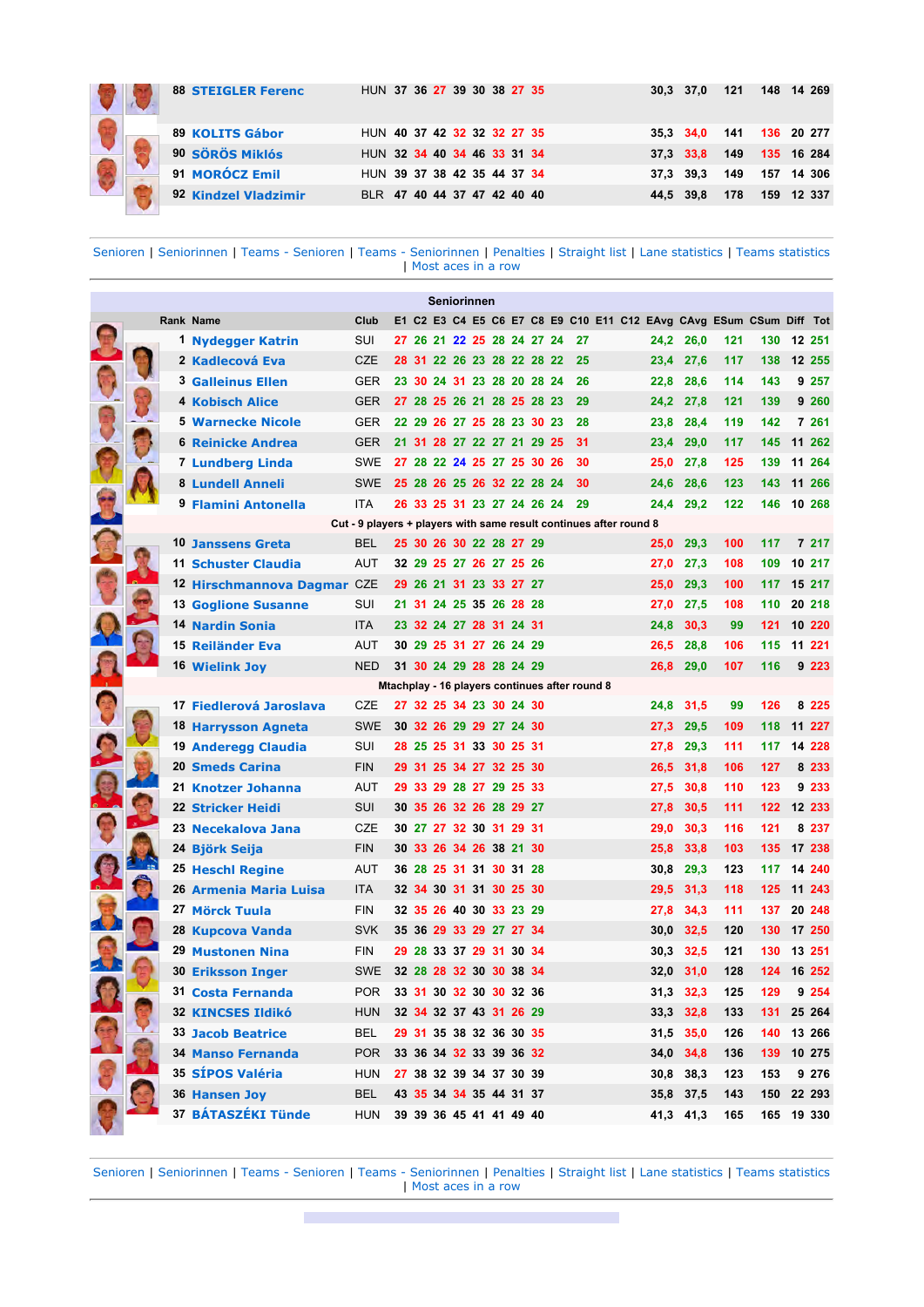|                  |                   |                |                | <b>TEAMS</b>    |                |                |                |      |              |
|------------------|-------------------|----------------|----------------|-----------------|----------------|----------------|----------------|------|--------------|
|                  |                   |                |                | <b>Senioren</b> |                |                |                |      |              |
| <b>Rank Team</b> |                   | R <sub>1</sub> | R <sub>2</sub> | R3              | R <sub>4</sub> | R <sub>5</sub> | R <sub>6</sub> | Avg  | <b>Total</b> |
|                  | 1 GER             | 145            | 160            | 140             | 158            | 131            | 160            | 24,8 | 894          |
|                  | 2 CZE             | 140            | 170            | 142             | 165            | 142            | 162            | 25,6 | 921          |
|                  | 3 AUT 134         |                | 168            | 147             | 167            | 141            | 167            | 25,7 | 924          |
|                  | 4 SUI             | 144            | 171            | 149             | 162            | 143            | 166            | 26,0 | 935          |
|                  | 5 ITA             | 146            | 170            | 146             | 165            | 166            | 169            | 26,7 | 962          |
|                  | <b>6 SWE 147</b>  |                | 179            | 161             | 169            | 145            | 165            | 26,8 | 966          |
|                  | <b>7 NED 152</b>  |                | 170            | 156             | 174            | 142            | 176            | 26,9 | 970          |
|                  | 8 DEN             | 158            | 178            | 147             | 169            | 148            | 177            | 27.1 | 977          |
|                  | 9 FIN             | 166            | 173            | 162             | 176            | 157            | 176            |      | 28,1 1010    |
|                  | <b>10 SVK</b>     | 149            | 178            | 170             | 183            | 155            | 178            |      | 28,1 1013    |
|                  | <b>11 BEL</b>     | 167            | 173            | 160             | 181            | 177            | 167            |      | 28,5 1025    |
|                  | 12 POR 178        |                | 180            | 178             | 195            | 174            | 187            |      | 30,3 1092    |
|                  | <b>13 HUN 209</b> |                | 206            | 201             | 204            | 201            | 206            |      | 34,1 1227    |

|  | 1 GER (3 substitutes)         | R <sub>1</sub> | R <sub>2</sub> | R <sub>3</sub> | R4              | R <sub>5</sub> | R <sub>6</sub> | EAvg CAvg Total        |      |     |
|--|-------------------------------|----------------|----------------|----------------|-----------------|----------------|----------------|------------------------|------|-----|
|  | <b>Kullick Robert</b>         | 21             | 24             | 20             | 26              | 23             | 24             | 22,4                   | 25,6 | 138 |
|  | <b>Beringhausen Patrick</b>   | 27             | 31             | 27             | 27 <sub>5</sub> |                |                | $10 \overline{3}$ 26,0 | 29,3 | 122 |
|  | <b>Neuland Michael</b>        | 25             | 28             | 25             | 27              | 22             | 27             | 23,8 26,8              |      | 154 |
|  | <b>Knesebeck v.d. Andreas</b> | 26             | 28             | 22             | 27              | 22             | 29             | 23,8 28,0              |      | 154 |
|  | <b>Kobisch Roman</b>          | 23             | 26             | 24             | 26              | 22             | 25             | 22,6 25,4              |      | 146 |
|  | <b>Janßen Markus</b>          | 23             | 23             | 22             | 25              | 22             | 26             | 22,0                   | 25,2 | 141 |
|  | <b>Otten Dirk</b>             |                |                |                | ı               | 20             | 19             | 23,0 28,0              |      | 39  |
|  |                               | 145            | 160            | 140            | 158             | 131            | 160            | 24,8                   |      | 894 |
|  | 2 CZE (0 substitutes)         | R <sub>1</sub> | R2             | R <sub>3</sub> | R4              | R5             | R <sub>6</sub> | <b>EAvg CAvg Total</b> |      |     |
|  | <b>Vozar Josef</b>            | 20             | 29             | 23             | 27              | 25             | 26             | 22,0 26,0              |      | 150 |
|  | <b>Metys Jan</b>              | 23             | 28             | 23             | 28              | 23             | 31             | 22,4 28,0              |      | 156 |
|  | <b>Holzel Robert</b>          | 21             | 28             | 27             | 28              | 24             | 28             | 23,8 28,0              |      | 156 |
|  | <b>Pokorny Bohumil</b>        | 26             | 26             | 25             | 26              | 25             | 27             | 25,8 26,8              |      | 155 |
|  | <b>Vicek Petr</b>             | 24             | 30             | 22             | 26              | 21             | 28             | 22,8 28,5              |      | 151 |
|  | <b>Stanek Stanislav</b>       | 26             | 29             | 22             | 30              | 24             | 22             | 23,4 27,0              |      | 153 |
|  | <b>Rehak Jaroslav</b>         |                |                |                |                 |                |                |                        |      |     |
|  |                               | 140            | 170            | 142            | 165             | 142            | 162            | 25,6                   |      | 921 |
|  | 3 AUT (0 substitutes)         | R <sub>1</sub> | R2             | R <sub>3</sub> | R4              | R <sub>5</sub> | R <sub>6</sub> | EAvg CAvg Total        |      |     |
|  | <b>Stingl Egon</b>            | 23             | 30             | 26             | 29              | 29             | 28             | 25,8 28,8              |      | 165 |
|  | <b>Wechselberger Anton</b>    | 25             | 29             | 23             | 29              | 24             | 30             | 23,0 29,5              |      | 160 |
|  | <b>Exl Harald</b>             | 22             | 25             | 24             | 29              | 22             | 27             | 22,2 26,4              |      | 149 |
|  | <b>Türtscher Hermann</b>      | 24             | 27             | 24             | 30              | 24             | 26             | 23,0 28,0              |      | 155 |
|  | <b>Steiner Adriano</b>        | 20             | 27             | 25             | 26              | 22             | 28             | 23,2 27,4              |      | 148 |
|  | <b>Schuster Reinhard</b>      | 20             | 30             | 25             | 24              | 20             | 28             | 22,2 27,4              |      | 147 |
|  | <b>Jurgens Curd</b>           |                |                |                |                 |                |                |                        |      |     |
|  |                               | 134            | 168            | 147            | 167             | 141            | 167            | 25,7                   |      | 924 |
|  | 4 SUI (0 substitutes)         | R <sub>1</sub> | R <sub>2</sub> | R <sub>3</sub> | R4              | R <sub>5</sub> | R <sub>6</sub> | EAvg CAvg Total        |      |     |
|  | <b>Köstinger Pierre</b>       | 24             | 27             | 24             | 26              | 22             | 29             | 24,5 27,0              |      | 152 |
|  | <b>Sommer Markus</b>          | 22             | 26             | 30             | 29              | 28             | 27             | 28,3 26,5              |      | 162 |
|  | <b>Zengaffinen Reinhard</b>   | 25             | 32             | 24             | 28              | 23             | 27             | 24,0 29,3              |      | 159 |
|  | <b>Büttiker Daniel</b>        | 22             | 26             | 23             | 26              | 23             | 29             | 22,6 27,2              |      | 149 |
|  | <b>Anderegg Roger</b>         | 27             | 27             | 23             | 26              | 23             | 27             | 23,6 27,0              |      | 153 |
|  | <b>Wiedemeier Jörg</b>        | 24             | 33             | 25             | 27              | 24             | 27             | 24,3 28,5              |      | 160 |
|  | <b>Wächter Markus</b>         |                |                |                |                 |                |                |                        |      |     |
|  |                               | 144            | 171            | 149            | 162             | 143            | 166            | 26,0                   |      | 935 |
|  | 5 ITA (2 substitutes)         | R <sub>1</sub> | R <sub>2</sub> | R <sub>3</sub> | R4              | R <sub>5</sub> | R <sub>6</sub> | EAvg CAvg Total        |      |     |
|  | <b>Ricchiuto Gioachino</b>    | 26             | 29             | 24             | 28              | 167c           | 28             | 26,0 28,5              |      | 151 |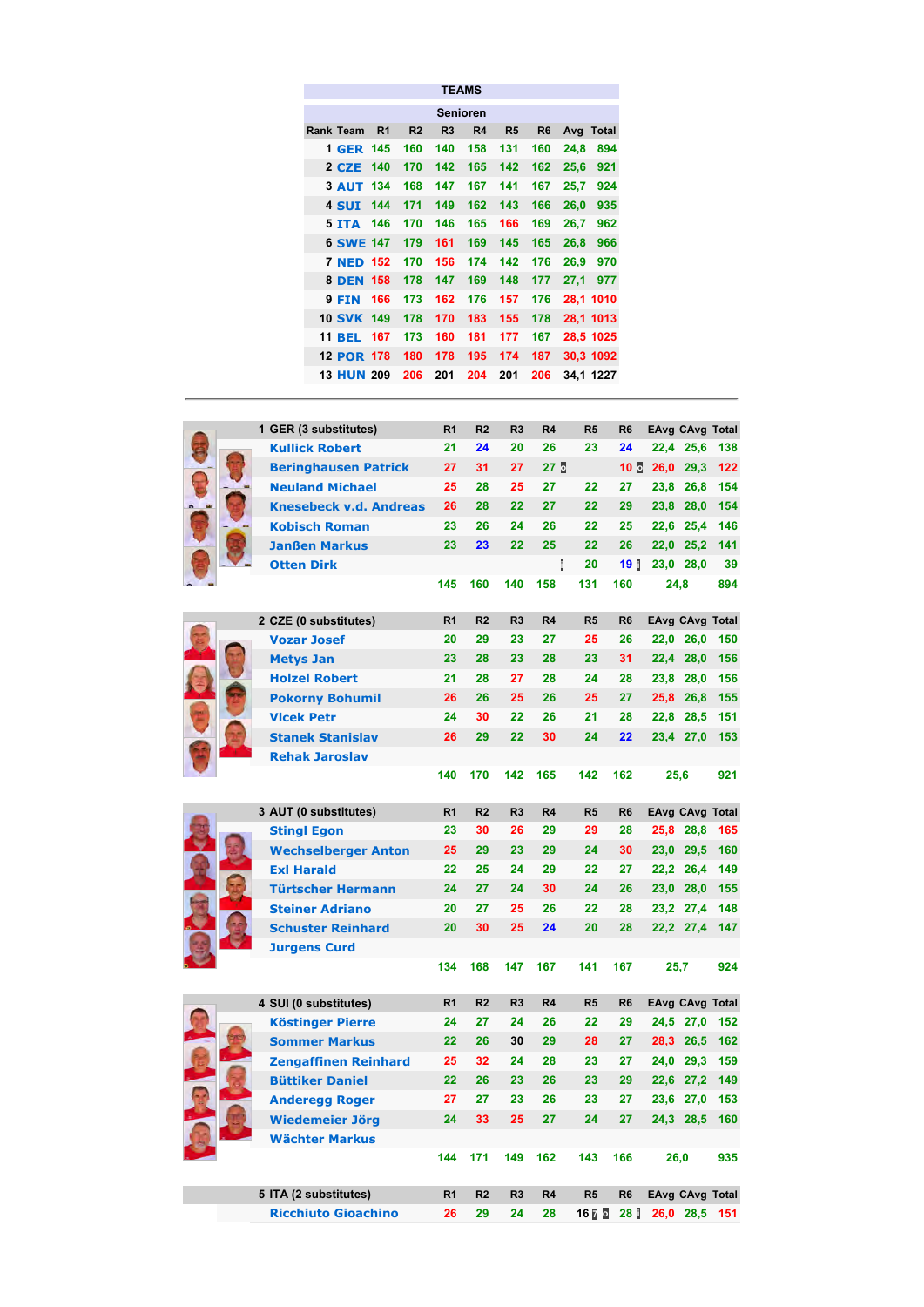|  | Gavazzi Luca                                     | 25             | 27              | 23             | 27                    | 30             | 27             |                        | 25,3 27,8              | 159        |
|--|--------------------------------------------------|----------------|-----------------|----------------|-----------------------|----------------|----------------|------------------------|------------------------|------------|
|  | <b>Montauti Gianni</b>                           | 24             | 26              | 26             | 26                    | 28             | 30             |                        | 24,5 28,0              | 160        |
|  | <b>Mattaini Guido</b>                            | 25             | 29              | 26             | 28                    | 25             | 28             | 26,3                   | 28,3                   | 161        |
|  | <b>Kaufmann Dieter</b>                           | 23             | 33              | 24             | 28                    | 24             | 28             | 23,8                   | 28,8                   | 160        |
|  | <b>Leuci Francesco</b>                           | 23             | 26              | 23             | 28                    | 24             | 28             |                        | 23,5 27,8              | 152        |
|  | <b>Caffo Enrico</b>                              |                |                 |                |                       | 19 TI I        |                | 28,5 29,5<br>o.        |                        | 19         |
|  |                                                  | 146            | 170             | 146            | 165                   | 166            | 169            | 26,7                   |                        | 962        |
|  |                                                  |                |                 |                |                       |                |                |                        |                        |            |
|  | 6 SWE (1 substitute)                             | R <sub>1</sub> | R <sub>2</sub>  | R3             | R4                    | R5<br>25       | R6             | EAvg CAvg Total        |                        |            |
|  | <b>Westerberg Magnus</b>                         | 28             | 30              | 24             | 28                    |                | 24             |                        | 25,3 28,0<br>26,8 30,8 | 159        |
|  | <b>Viberg Stefan</b>                             | 25<br>22       | 33<br>27        | 30<br>27       | 29 <sub>o</sub><br>30 | 26             | 29             |                        | 24,3 29,0              | 117        |
|  | <b>Lundell Martin</b>                            | 26             | 30              | 24             | 26                    | 22             | 27             |                        | 23,2 27,6              | 161<br>155 |
|  | <b>Bjork Stefan</b><br><b>Soderlund Christer</b> | 23             | 29              | 30             | 30                    | 23             | 27             |                        | 24,8 29,5              | 162        |
|  |                                                  | 23             | 30              | 26             | 26                    | 26             | 28             |                        | 24,3 28,0              | 159        |
|  | <b>Agren Daniel</b><br><b>Karlsson Mikael</b>    |                |                 |                | I                     | 23             | 30             | 24,3 30,8              |                        | 53         |
|  |                                                  | 147            | 179             | 161            | 169                   | 145            | 165            | 26,8                   |                        | 966        |
|  |                                                  |                |                 |                |                       |                |                |                        |                        |            |
|  | 7 NED (3 substitutes)                            | R <sub>1</sub> | R <sub>2</sub>  | R <sub>3</sub> | R <sub>4</sub>        | R <sub>5</sub> | R <sub>6</sub> | EAvg CAvg Total        |                        |            |
|  | <b>Van Holland Martin</b>                        | 28             | 33              | 26             | 28                    | 25             | 26             | 25,0                   | 29,5                   | 166        |
|  | <b>Broodbakker Hans</b>                          | 30             | 28 <sub>o</sub> |                | 31 <sub>o</sub>       |                |                | 25,5                   | 29,5                   | 89         |
|  | <b>Steiger Steven</b>                            | 25             | 26              | 24             | 28                    | 25             | 31             | 26,0                   | 28.5                   | 159        |
|  | <b>Jasper Alex</b>                               | 25             | 29              | 25             | 30                    | 22             | 31             | 24,5                   | 29,0                   | 162        |
|  | <b>Klarenbeek Roland</b>                         | 19             | 27              | 32             | 27                    | 23             | 30             |                        | 24,5 27,5              | 158        |
|  | <b>Slappendel Ruud</b>                           | 25             | 27              | 22             | 30                    | 22             | 29             | 23,0                   | 28,8                   | 155        |
|  | <b>Van Vliet André</b>                           |                | đ               | 27             | ľ                     | 25             | 29             | 25,8 27,3              |                        | 81         |
|  |                                                  | 152            | 170             | 156            | 174                   | 142            | 176            | 26,9                   |                        | 970        |
|  | 8 DEN (0 substitutes)                            | R <sub>1</sub> | R <sub>2</sub>  | R <sub>3</sub> | R <sub>4</sub>        | R <sub>5</sub> | R <sub>6</sub> | EAvg CAvg Total        |                        |            |
|  | <b>CHRISTANSEN KIM</b>                           | 27             | 33              | 23             | 29                    | 27             | 28             |                        | 26,0 30,0              | 167        |
|  | <b>LYO JAN</b>                                   | 27             | 31              | 24             | 27                    | 23             | 33             |                        | 24,5 29,0              | 165        |
|  | <b>JENSEN ERLING</b>                             | 26             | 25              | 19             | 27                    | 24             | 30             | 23,0                   | 26,6                   | 151        |
|  | <b>ROSENQUIST LARS</b>                           | 25             | 29              | 25             | 26                    | 23             | 27             | 23,5                   | 28,3                   | 155        |
|  | <b>RASMUSSEN MORTEN</b>                          | 31<br>22       | 28<br>32        | 25<br>31       | 30<br>30              | 28             | 33<br>26       | 27,5                   | 31,0                   | 175        |
|  | <b>MEITILBERG LEIF</b>                           |                |                 |                |                       | 23             |                |                        | 24,5 29,5              | 164        |
|  | <b>RASMUSSEN JAN VITTEN</b>                      | 158            | 178             | 147            | 169                   | 148            | 177            | 27,1                   |                        | 977        |
|  | 9 FIN (0 substitutes)                            | R <sub>1</sub> | R <sub>2</sub>  | R <sub>3</sub> | R4                    | R5             | R6             | <b>EAvg CAvg Total</b> |                        |            |
|  | <b>Reunavuori Jukka</b>                          | 31             | 29              | 25             | 28                    | 22             | 28             |                        | 26,0 27,8              | 163        |
|  | <b>Nuotio Marko</b>                              | 23             | 27              | 27             | 30                    | 25             | 27             |                        | 24,5 28,3              | 159        |
|  | Sillman Markku                                   | 30             | 27              | 28             | 26                    | 24             | 35             |                        | 26,5 29,3              | 170        |
|  | <b>Rantanen Jyri</b>                             | 26             | 29              | 29             | 33                    | 29             | 30             |                        | 26,5 31,0              | 176        |
|  | <b>Kujansuu Juha-Petri</b>                       | 25             | 27              | 27             | 30                    | 27             | 27             |                        | 25,0 28,5              | 163        |
|  | <b>Ahrenberg Ari</b>                             | 31             | 34              | 26             | 29                    | 30             | 29             |                        | 28,0 30,0              | 179        |
|  | <b>Kammonen Timo</b>                             |                |                 |                |                       |                |                |                        |                        |            |
|  |                                                  | 166            | 173             | 162            | 176                   | 157            | 176            | 28,1                   |                        | 1010       |
|  | 10 SVK (0 substitutes)                           | R <sub>1</sub> | R2              | R <sub>3</sub> | R4                    | R5             | R6             | <b>EAvg CAvg Total</b> |                        |            |
|  | <b>Pravotiak Vladimir</b>                        | 27             | 32              | 32             | 29                    | 30             | 31             |                        | 29,8 31,8              | 181        |
|  | <b>Mezsaros Tibor</b>                            | 24             | 30              | 27             | 32                    | 29             | 28             |                        | 27,8 29,0              | 170        |
|  | <b>Holicky Slavomir</b>                          | 26             | 31              | 25             | 34                    | 24             | 34             |                        | 25,5 32,3              | 174        |
|  | <b>Jagersky Maros</b>                            | 26             | 29              | 29             | 29                    | 26             | 27             |                        | 25,8 28,8              | 166        |
|  | <b>Simansky Rene</b>                             | 25             | 30              | 30             | 31                    | 22             | 27             |                        | 25,8 29,0              | 165        |
|  | <b>Tolarovic Jan</b>                             | 21             | 26              | 27             | 28                    | 24             | 31             |                        | 23,8 28,8              | 157        |
|  | <b>Drgon Frantisek</b>                           |                |                 |                |                       |                |                |                        |                        |            |
|  |                                                  | 149            | 178             | 170            | 183                   | 155            | 178            | 28,1                   |                        | 1013       |

п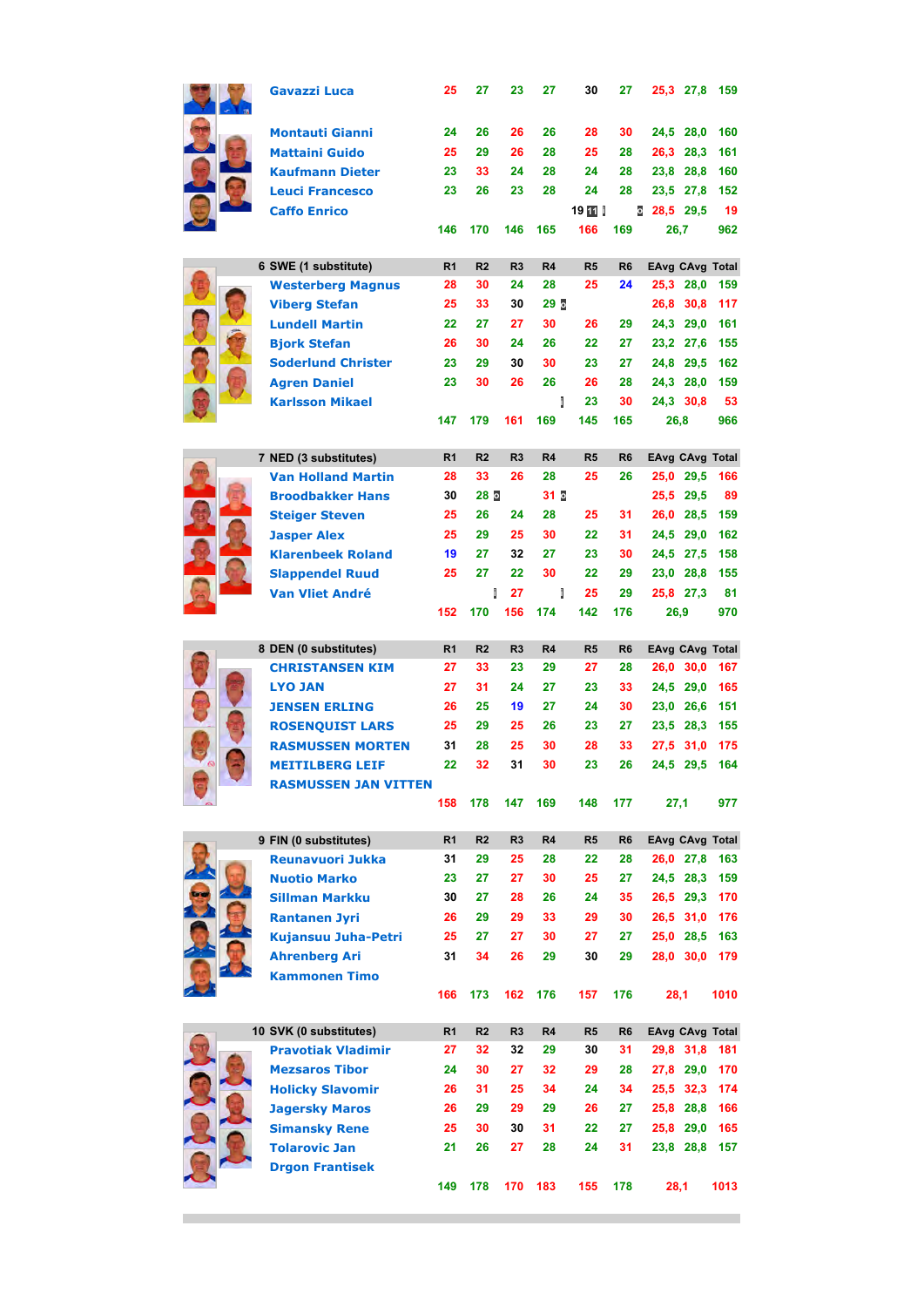|  | 11 BEL (0 substitutes)   | R <sub>1</sub> | R <sub>2</sub> | R <sub>3</sub> | <b>R4</b>      | R5  | R <sub>6</sub> | EAvg CAvg Total        |      |      |
|--|--------------------------|----------------|----------------|----------------|----------------|-----|----------------|------------------------|------|------|
|  | <b>Leemans Raymond</b>   | 28             | 31             | 24             | 36             | 29  | 27             | 26,5                   | 30,0 | 175  |
|  | <b>Cappe Thierry</b>     | 35             | 28             | 23             | 28             | 33  | 28             | 29,8                   | 29,0 | 175  |
|  | <b>Hansen Erwin</b>      | 29             | 29             | 30             | 25             | 25  | 29             | 28,3 29,3              |      | 167  |
|  | <b>Maes Stefan</b>       | 29             | 28             | 28             | 29             | 29  | 26             | 28,0 28,3              |      | 169  |
|  | <b>Libert Jacques</b>    | 22             | 30             | 27             | 33             | 32  | 28             | 27,5                   | 29,8 | 172  |
|  | <b>Jacob Jean-Pierre</b> | 24             | 27             | 28             | 30             | 29  | 29             | 26,3 29,3              |      | 167  |
|  | <b>De Roeck Pascal</b>   |                |                |                |                |     |                |                        |      |      |
|  |                          | 167            | 173            | 160            | 181            | 177 | 167            | 28,5                   |      | 1025 |
|  | 12 POR (0 substitutes)   | R <sub>1</sub> | R <sub>2</sub> | R <sub>3</sub> | R <sub>4</sub> | R5  | R <sub>6</sub> | EAvg CAvg Total        |      |      |
|  | <b>Pinto Antonio</b>     | 28             | 28             | 27             | 30             | 28  | 26             | 27,0 28,5              |      | 167  |
|  | <b>Soares Belarmino</b>  | 36             | 31             | 31             | 35             | 28  | 31             | 31,8                   | 32,0 | 192  |
|  | <b>Salazar Eduardo</b>   | 27             | 29             | 29             | 33             | 29  | 32             | 28.3                   | 31,5 | 179  |
|  | <b>Campos Sebastiao</b>  | 29             | 29             | 26             | 32             | 27  | 37             | 26,0                   | 32,0 | 180  |
|  | <b>Torres Jorge</b>      | 32             | 31             | 29             | 32             | 31  | 28             | 29,3                   | 30,8 | 183  |
|  | <b>Costa Armindo</b>     | 26             | 32             | 36             | 33             | 31  | 33             | 29,5 31,0              |      | 191  |
|  | <b>Quintano Ananias</b>  |                |                |                |                |     |                |                        |      |      |
|  |                          | 178            | 180            | 178            | 195            | 174 | 187            | 30,3                   |      | 1092 |
|  | 13 HUN (0 substitutes)   | R <sub>1</sub> | R <sub>2</sub> | R <sub>3</sub> | R4             | R5  | R <sub>6</sub> | <b>EAvg CAvg Total</b> |      |      |
|  | <b>TÓTH János</b>        | 31             | 33             | 33             | 28             | 30  | 39             | $32.5$ $33.5$          |      | 194  |
|  | <b>BÁTASZÉKI János</b>   | 35             | 32             | 30             | 36             | 36  | 31             | 34,3 32,3              |      | 200  |
|  | <b>STEIGLER Ferenc</b>   | 37             | 36             | 27             | 39             | 30  | 38             | 30,3 37,0              |      | 207  |
|  | <b>SÖRÖS Miklós</b>      | 32             | 34             | 40             | 34             | 46  | 33             | 37,3                   | 33,8 | 219  |
|  | <b>KOLITS Gábor</b>      | 40             | 37             | 42             | 32             | 32  | 32             | 35,3 34,0              |      | 215  |
|  | PINTÉR József            | 34             | 34             | 29             | 35             | 27  | 33             | 28,8                   | 33,5 | 192  |
|  | <b>MORÓCZ Emil</b>       |                |                |                |                |     |                |                        |      |      |
|  |                          | 209            | 206            | 201            | 204            | 201 | 206            | 34,1                   |      | 1227 |

Senioren | Seniorinnen | Teams - Senioren | Teams - Seniorinnen | Penalties | Straight list | Lane statistics | Teams statistics | Most aces in a row

|              |                                                                                                                     |                |     | TEAMS       |                |                |      |           |  |  |  |  |  |  |  |
|--------------|---------------------------------------------------------------------------------------------------------------------|----------------|-----|-------------|----------------|----------------|------|-----------|--|--|--|--|--|--|--|
|              |                                                                                                                     |                |     | Seniorinnen |                |                |      |           |  |  |  |  |  |  |  |
| Rank Team R1 |                                                                                                                     | R <sub>2</sub> | R3  | R4          | R <sub>5</sub> | R <sub>6</sub> |      | Avg Total |  |  |  |  |  |  |  |
|              | 88<br>79<br>80<br>68<br>83<br><b>1 GER 70</b><br>26.0<br>468<br>70<br>82<br>78<br>93<br>85<br>26,9<br>2 SUI<br>- 76 |                |     |             |                |                |      |           |  |  |  |  |  |  |  |
|              |                                                                                                                     |                |     |             |                |                |      | 484       |  |  |  |  |  |  |  |
|              | <b>3 SWE 82</b>                                                                                                     | 88             | 74  | 78          | 80             | 86             | 27.1 | 488       |  |  |  |  |  |  |  |
| 4 CZE        | 87                                                                                                                  | 84             | 70  | 89          | 75             | 91             | 27,6 | 496       |  |  |  |  |  |  |  |
|              | <b>5 AUT 95</b>                                                                                                     | 91             | 79  | 86          | 80             | 82             | 28.5 | 513       |  |  |  |  |  |  |  |
| 6 ITA        | 81                                                                                                                  | 99             | 79  | 89          | 82             | 88             | 28.8 | 518       |  |  |  |  |  |  |  |
| 7 FIN        | 91                                                                                                                  | 99             | 77  | 108         | 83             | 103            | 31.2 | 561       |  |  |  |  |  |  |  |
| 8 BEL        | 97                                                                                                                  | 96             | 95  | 102         | 89             | 108            | 32.6 | 587       |  |  |  |  |  |  |  |
|              | 9 HUN 98                                                                                                            | 111            | 100 | 121         | 118            | 109            | 36.5 | 657       |  |  |  |  |  |  |  |

|  | 1 GER (0 substitutes)   | R <sub>1</sub> | R <sub>2</sub> | R <sub>3</sub> | R <sub>4</sub> | R <sub>5</sub> | R <sub>6</sub> | <b>EAvg CAvg Total</b> |       |
|--|-------------------------|----------------|----------------|----------------|----------------|----------------|----------------|------------------------|-------|
|  | <b>Warnecke Nicole</b>  | 22             | 29             | 26             | 27             | 25             | 28             | 23.8 28.4 157          |       |
|  | <b>Reinicke Andrea</b>  | 21             | 31             | 28             | 27             | 22             | 27             | 23,4 29,0              | 156   |
|  | <b>Kobisch Alice</b>    | 27             | 28             | 25             | 26             | 21             | 28             | 24,2 27,8              | 155   |
|  | <b>Galleinus Ellen</b>  |                |                |                |                |                |                |                        |       |
|  |                         | 70             | 88             | 79             | 80             | 68             | 83             | 26,0                   | 468   |
|  |                         |                |                |                |                |                |                |                        |       |
|  | 2 SUI (1 substitute)    | R <sub>1</sub> | R <sub>2</sub> | R <sub>3</sub> | R4             | R <sub>5</sub> | R <sub>6</sub> | <b>EAvg CAvg Total</b> |       |
|  | <b>Nydegger Katrin</b>  | 27             | 26             | 21             | 22             | 25             | 28             | 24,2 26,0              | - 149 |
|  | <b>Goglione Susanne</b> | 21             | 31             | 24             | 25             | 35             | 26             | 27,0 27,5 162          |       |
|  | <b>Anderegg Claudia</b> | 28             | 25             | 25             | 31             | 33             | 2213           | 27,8<br>29.3           | 164   |
|  | <b>Stricker Heidi</b>   |                |                |                |                |                | 9日1            | 27.8 30.5              | 9     |
|  |                         | 76             | 82             | 70             | 78             | 93             | 85             | 26,9                   | 484   |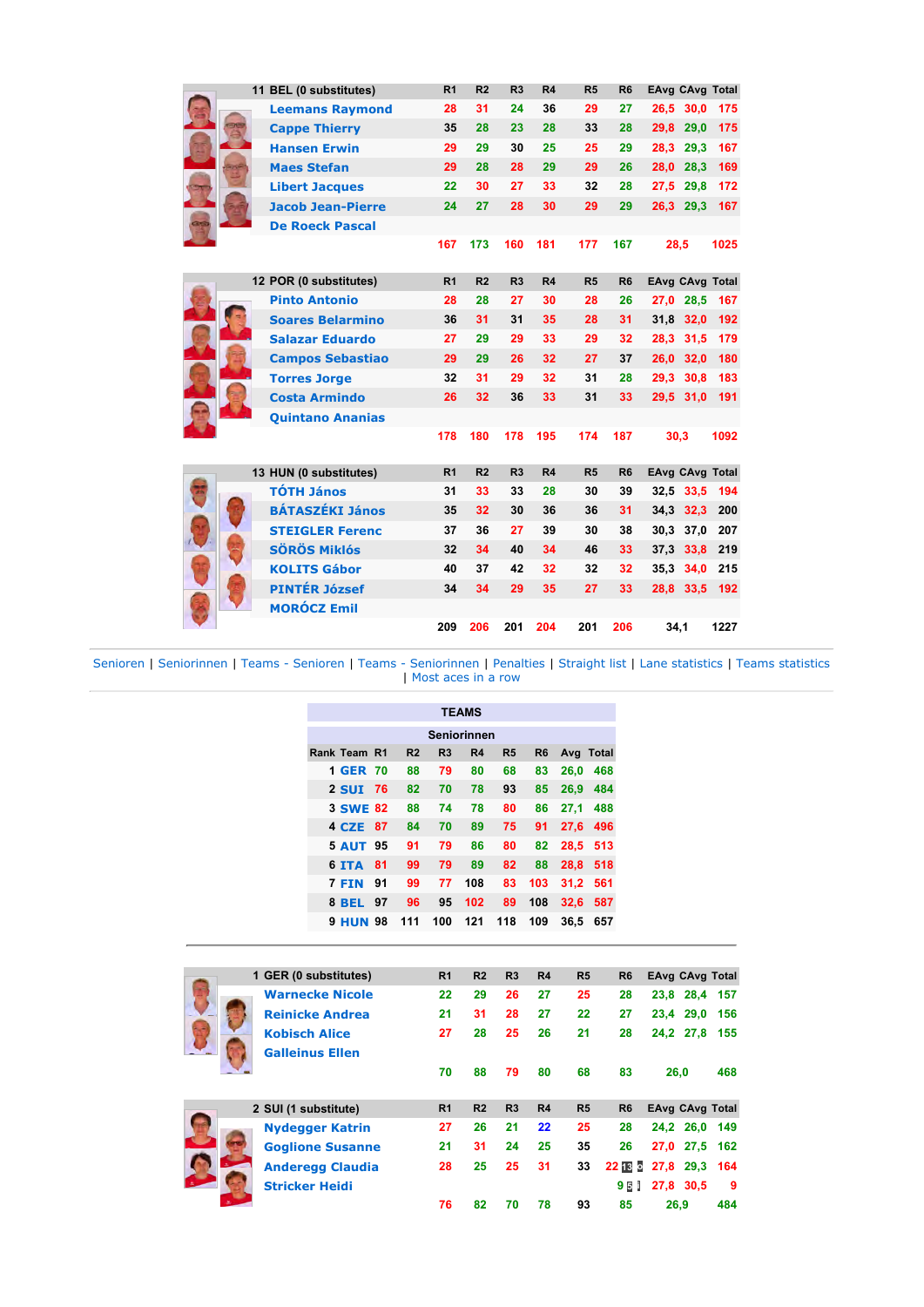|  | 3 SWE (0 substitutes)       | R <sub>1</sub>  | R <sub>2</sub> | R <sub>3</sub> | R4  | R <sub>5</sub>                      | R <sub>6</sub> | <b>EAvg CAvg Total</b> |     |
|--|-----------------------------|-----------------|----------------|----------------|-----|-------------------------------------|----------------|------------------------|-----|
|  | <b>Lundberg Linda</b>       | 27              | 28             | 22             | 24  | 25                                  | 27             | 25,0 27,8              | 153 |
|  | <b>Harrysson Agneta</b>     | 30              | 32             | 26             | 29  | 29                                  | 27             | 27,3 29,5 173          |     |
|  | <b>Lundell Anneli</b>       | 25              | 28             | 26             | 25  | 26                                  | 32             | 24,6 28,6 162          |     |
|  | <b>Eriksson Inger</b>       |                 |                |                |     |                                     |                |                        |     |
|  |                             | 82              | 88             | 74             | 78  | 80                                  | 86             | 27,1                   | 488 |
|  |                             |                 |                |                |     |                                     |                |                        |     |
|  | 4 CZE (1 substitute)        | R <sub>1</sub>  | R <sub>2</sub> | R <sub>3</sub> | R4  | R <sub>5</sub>                      | R <sub>6</sub> | <b>EAvg CAvg Total</b> |     |
|  | <b>Hirschmannova Dagmar</b> | 29              | 26             | 21             | 31  | 23                                  | 33             | 25,0 29,3              | 163 |
|  | <b>Kadlecová Eva</b>        | 28              | 31             | 22             | 26  | 23                                  | 28             | 23,4 27,6              | 158 |
|  | <b>Necekalova Jana</b>      | 30              | 27             | 27             | 32  | $19$ $\overline{10}$ $\overline{0}$ |                | 29,0 30,3              | 135 |
|  | <b>Fiedlerová Jaroslava</b> |                 |                |                |     | 10日                                 | 30             | 24,8 31,5              | 40  |
|  |                             | 87              | 84             | 70             | 89  | 75                                  | 91             | 27,6                   | 496 |
|  |                             |                 |                |                |     |                                     |                |                        |     |
|  | 5 AUT (1 substitute)        | R <sub>1</sub>  | R <sub>2</sub> | R3             | R4  | R <sub>5</sub>                      | R <sub>6</sub> | EAvg CAvg Total        |     |
|  | <b>Schuster Claudia</b>     | 32              | 29             | 25             | 27  | 26                                  | 27             | 27,0 27,3 166          |     |
|  | <b>Heschl Regine</b>        | 26 13 5         |                |                |     |                                     |                | 30,8 29,3              | 26  |
|  | <b>Knotzer Johanna</b>      | 29              | 33             | 29             | 28  | 27                                  | 29             | 27,5 30,8              | 175 |
|  | <b>Reiländer Eva</b>        | 8日              | 29             | 25             | 31  | 27                                  | 26             | 26,5 28,8              | 146 |
|  |                             | 95              | 91             | 79             | 86  | 80                                  | 82             | 28,5                   | 513 |
|  |                             |                 |                |                |     |                                     |                |                        |     |
|  | 6 ITA (0 substitutes)       | R <sub>1</sub>  | R <sub>2</sub> | R <sub>3</sub> | R4  | R <sub>5</sub>                      | R <sub>6</sub> | EAvg CAvg Total        |     |
|  | <b>Nardin Sonia</b>         | 23              | 32             | 24             | 27  | 28                                  | 31             | 24,8 30,3              | 165 |
|  | Armenia Maria Luisa         | 32              | 34             | 30             | 31  | 31                                  | 30             | 29,5 31,3 188          |     |
|  | <b>Flamini Antonella</b>    | 26              | 33             | 25             | 31  | 23                                  | 27             | 24,4 29,2              | 165 |
|  |                             | 81              | 99             | 79             | 89  | 82                                  | 88             | 28,8                   | 518 |
|  |                             |                 |                |                |     |                                     |                |                        |     |
|  | 7 FIN (0 substitutes)       | R <sub>1</sub>  | R <sub>2</sub> | R <sub>3</sub> | R4  | R5                                  | R <sub>6</sub> | EAvg CAvg Total        |     |
|  | <b>Smeds Carina</b>         | 29              | 31             | 25             | 34  | 27                                  | 32             | 26,5 31,8              | 178 |
|  | <b>Björk Seija</b>          | 30              | 33             | 26             | 34  | 26                                  | 38             | 25,8 33,8              | 187 |
|  | Mörck Tuula                 | 32              | 35             | 26             | 40  | 30                                  | 33             | 27,8 34,3 196          |     |
|  | <b>Mustonen Nina</b>        |                 |                |                |     |                                     |                |                        |     |
|  |                             | 91              | 99             | 77             | 108 | 83                                  | 103            | 31,2                   | 561 |
|  |                             |                 |                |                |     |                                     |                |                        |     |
|  | 8 BEL (0 substitutes)       | R <sub>1</sub>  | R <sub>2</sub> | R3             | R4  | R <sub>5</sub>                      | R6             | EAvg CAvg Total        |     |
|  | <b>Hansen Joy</b>           | 43              | 35             | 34             | 34  | 35                                  | 44             | 35,8 37,5 225          |     |
|  | <b>Jacob Beatrice</b>       | 29 <sub>2</sub> | 31             | 35             | 38  | 32                                  | 36             | 31,5 35,0 201          |     |
|  | <b>Janssens Greta</b>       | 25              | 30             | 26             | 30  | 22                                  | 28             | 25,0 29,3 161          |     |
|  |                             | 97              | 96             | 95             | 102 | 89                                  | 108            | 32,6                   | 587 |
|  |                             |                 |                |                |     |                                     |                |                        |     |
|  | 9 HUN (0 substitutes)       | R <sub>1</sub>  | R2             | R <sub>3</sub> | R4  | R <sub>5</sub>                      | R6             | EAvg CAvg Total        |     |
|  | <b>KINCSES Ildikó</b>       | 32              | 34             | 32             | 37  | 43                                  | 31             | 33,3 32,8 209          |     |
|  | <b>BÁTASZÉKI Tünde</b>      | 39              | 39             | 36             | 45  | 41                                  | 41             | 41,3 41,3 241          |     |
|  | <b>SÍPOS Valéria</b>        | 27              | 38             | 32             | 39  | 34                                  | 37             | 30,8 38,3              | 207 |
|  |                             | 98              | 111            | 100            | 121 | 118                                 | 109            | 36,5                   | 657 |

Senioren | Seniorinnen | Teams - Senioren | Teams - Seniorinnen | Penalties | Straight list | Lane statistics | Teams statistics | Most aces in a row

This tournament is administrated by Bangolf Arena version 2.1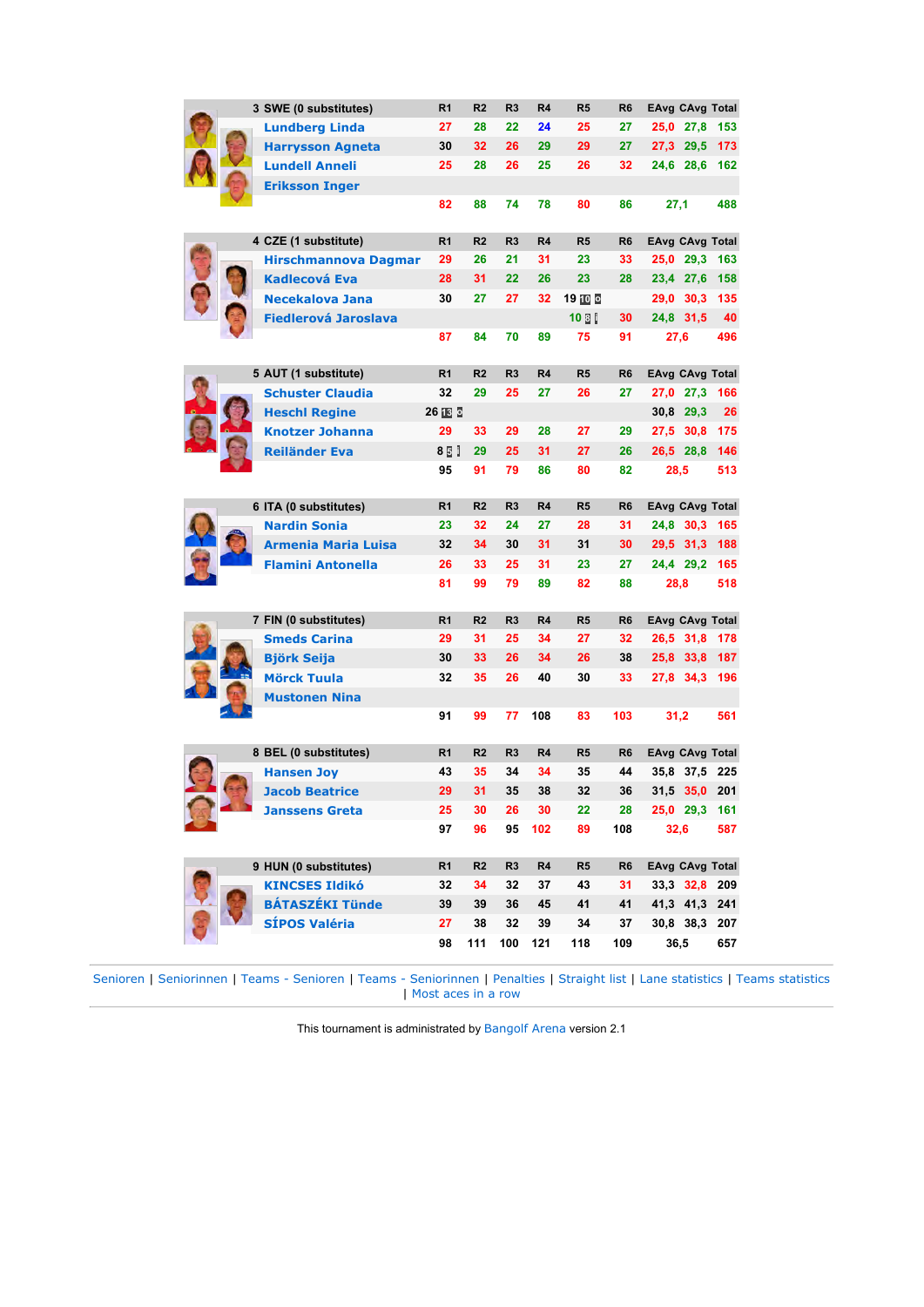

# Match play

Updated: 2017-08-10  $18:08$  Get new pages automatically

## Match play SEC 2017

1st round started at 8:00

2nd round started at 9:40

3rd round started at 11:20

4th round started at 12:50

5th round started at 14:30

\*\*\*PENALTIES\*\*\*

Round 3, Lane 18: Kobisch Alice (GER) - admonition (time)

## Result

Women | Men | Matches | Penalties | Most aces in a row

|         |                                    |                         |                                   |                         | Men                                |                         |                           |                |                   |    |                                 |
|---------|------------------------------------|-------------------------|-----------------------------------|-------------------------|------------------------------------|-------------------------|---------------------------|----------------|-------------------|----|---------------------------------|
|         | 16 - part-final                    |                         | $R1 \mid 8$ - part-final          | R2                      | <b>Quarter-final</b>               |                         | R <sub>3</sub> Semi-final |                | $R4$ Final        |    | R5 Winner                       |
|         | <b>Janßen</b><br><b>Markus</b>     | 6                       | <b>Janßen</b><br><b>Markus</b>    | 5                       |                                    |                         |                           |                |                   |    | <b>Kullick</b><br><b>Robert</b> |
|         | <b>Nuotio Marko</b>                | $\overline{3}$          |                                   |                         | <b>Janßen</b>                      |                         |                           |                |                   |    |                                 |
|         | <b>Türtscher</b><br><b>Hermann</b> | $\overline{\mathbf{4}}$ | <b>Türtscher</b>                  | $\overline{2}$          | <b>Markus</b>                      | 1                       |                           |                |                   |    |                                 |
|         | Leuci<br><b>Francesco</b>          | $\mathbf{0}$            | <b>Hermann</b>                    |                         |                                    |                         | Klarenbeek $_3$           |                |                   |    |                                 |
|         | <b>Büttiker</b><br><b>Daniel</b>   | $\overline{2}$          | <b>Klarenbeek</b><br>4            |                         |                                    |                         | <b>Roland</b>             |                |                   |    |                                 |
|         | <b>Klarenbeek</b><br><b>Roland</b> | 6                       | <b>Roland</b>                     |                         | <b>Klarenbeek</b><br><b>Roland</b> | $\overline{4}$          |                           |                |                   |    |                                 |
|         | <b>JENSEN</b><br><b>ERLING</b>     | $\overline{4}$          | <b>JENSEN</b><br><b>ERLING</b>    | $\overline{2}$          |                                    |                         |                           |                | <b>Otten Dirk</b> | 1. |                                 |
|         | <b>Agren Daniel</b>                | $\overline{2}$          |                                   |                         |                                    |                         |                           |                |                   |    |                                 |
|         | <b>Exl Harald</b>                  | 6                       |                                   |                         |                                    |                         |                           |                |                   |    |                                 |
|         | <b>Kaufmann</b><br><b>Dieter</b>   | $\overline{2}$          | <b>Exl Harald</b>                 | $\overline{\mathbf{4}}$ | <b>Otten Dirk</b>                  | $\overline{\mathbf{3}}$ |                           |                |                   |    |                                 |
|         | <b>Otten Dirk</b>                  | $\overline{4}$          |                                   |                         |                                    |                         |                           |                |                   |    |                                 |
|         | <b>Slappendel</b><br><b>Ruud</b>   |                         | <b>Otten Dirk</b>                 | 6                       |                                    |                         | <b>Otten Dirk</b>         | $\overline{7}$ |                   |    |                                 |
|         | <b>Bjork Stefan</b>                | 5                       | <b>Bjork Stefan</b>               | $\overline{2}$          |                                    |                         |                           |                |                   |    |                                 |
|         | <b>Holzel Robert</b>               | $\overline{4}$          |                                   |                         | <b>Kobisch</b>                     |                         |                           |                |                   |    |                                 |
|         | <b>Kobisch</b><br><b>Roman</b>     | 6                       | <b>Kobisch</b><br><b>Roman</b>    | 5                       | <b>Roman</b>                       | $\overline{2}$          |                           |                |                   |    |                                 |
|         | <b>Tolarovic Jan</b>               | $\overline{3}$          |                                   |                         |                                    |                         |                           |                |                   |    |                                 |
|         | <b>Vozar Josef</b>                 | $\overline{5}$          |                                   |                         | <b>Köstinger</b>                   | $\overline{7}$          | <b>Köstinger</b>          | $\overline{4}$ | <b>Kullick</b>    | 6  |                                 |
|         | <b>Montauti</b><br>Gianni          | $\overline{1}$          | <b>Vozar Josef</b>                | 5                       | <b>Pierre</b>                      |                         | <b>Pierre</b>             |                | <b>Robert</b>     |    |                                 |
| $0 - H$ | <b>Neuland</b><br><b>Michael</b>   | $\overline{\mathbf{A}}$ | <b>Köstinger</b><br><b>Pierre</b> | 6                       |                                    |                         |                           |                |                   |    |                                 |
|         |                                    | 6                       |                                   |                         |                                    |                         |                           |                |                   |    |                                 |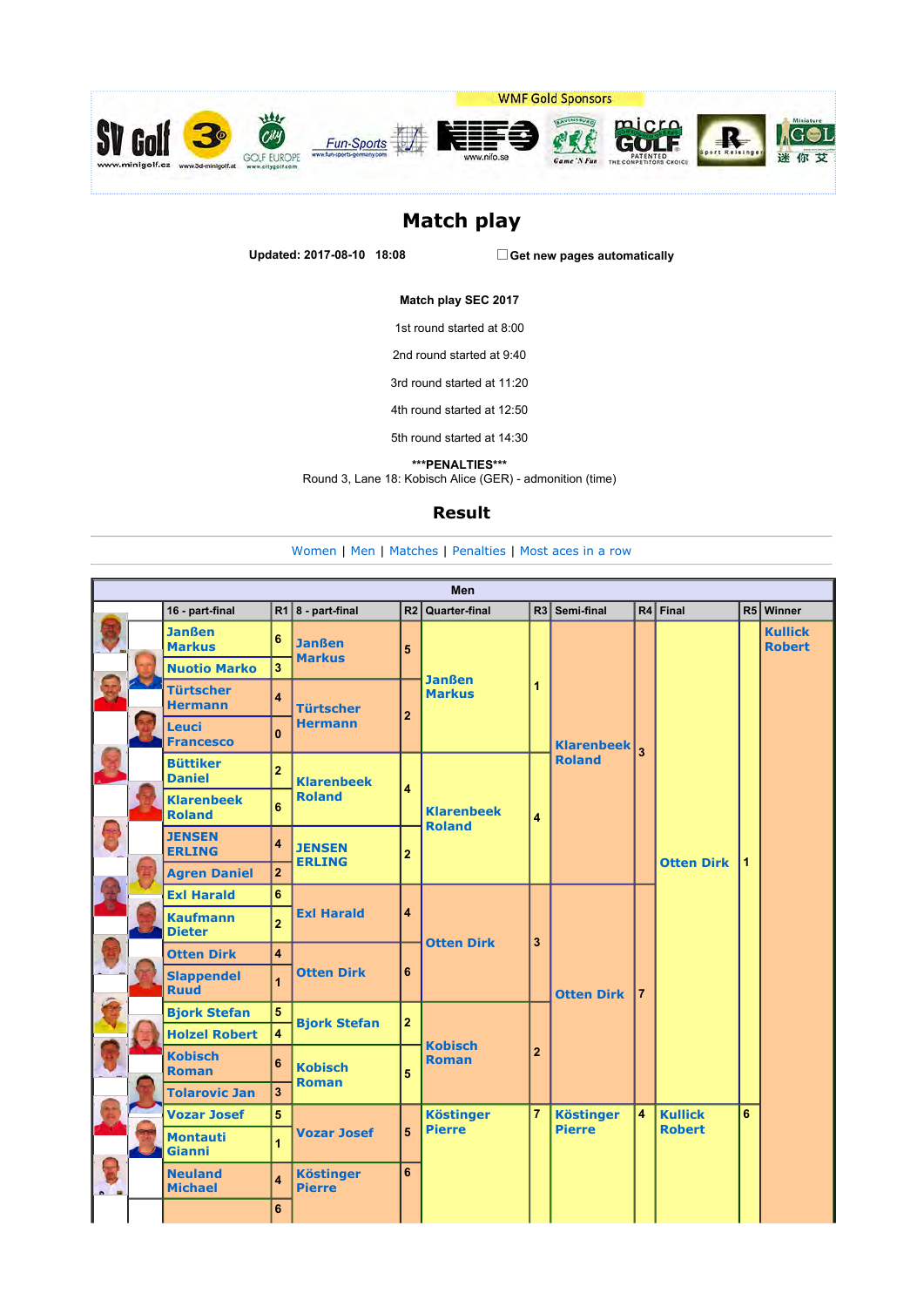|  |  | <b>Köstinger</b><br><b>Pierre</b>          |                |                                                   |                         |                                            |   |                                 |                 |                                          |                    |                  |
|--|--|--------------------------------------------|----------------|---------------------------------------------------|-------------------------|--------------------------------------------|---|---------------------------------|-----------------|------------------------------------------|--------------------|------------------|
|  |  | <b>Metys Jan</b>                           | 5 <sup>5</sup> | <b>Metys Jan</b><br>Wechselberger <sub>4</sub>    |                         |                                            |   |                                 |                 |                                          |                    |                  |
|  |  | <b>Knesebeck</b><br>v.d. Andreas           | $\overline{3}$ |                                                   | $\mathbf{0}$            | Wechselberger <sub>2</sub><br><b>Anton</b> |   |                                 |                 |                                          |                    |                  |
|  |  | <b>Schuster</b><br><b>Reinhard</b>         | $\overline{2}$ |                                                   |                         |                                            |   |                                 |                 |                                          |                    |                  |
|  |  | Wechselberger <sub>6</sub><br><b>Anton</b> |                | <b>Anton</b><br><b>Stanek</b><br><b>Stanislav</b> |                         | <b>Stanek</b><br><b>Stanislav</b>          | 4 |                                 |                 |                                          |                    |                  |
|  |  | <b>Stanek</b><br><b>Stanislav</b>          | $\overline{7}$ |                                                   |                         |                                            |   |                                 |                 |                                          |                    |                  |
|  |  | <b>Pokorny</b><br><b>Bohumil</b>           | 5              |                                                   | $6\phantom{1}$          |                                            |   |                                 |                 |                                          |                    |                  |
|  |  | <b>Steiner</b><br><b>Adriano</b>           | $\overline{3}$ | <b>Steiner</b>                                    | $\overline{\mathbf{3}}$ |                                            |   |                                 |                 |                                          |                    |                  |
|  |  | <b>Rosenquist</b><br>Lars                  | $\overline{1}$ | <b>Adriano</b>                                    |                         |                                            |   | <b>Kullick</b><br><b>Robert</b> | $5\overline{5}$ |                                          |                    |                  |
|  |  | <b>Anderegg</b><br><b>Roger</b>            | 6              | <b>Vicek Petr</b>                                 | $\blacktriangleleft$    | <b>Kullick Robert 5</b>                    |   |                                 |                 |                                          |                    |                  |
|  |  | <b>Vicek Petr</b>                          | $\overline{7}$ |                                                   |                         |                                            |   |                                 |                 |                                          |                    |                  |
|  |  | <b>Kullick Robert 7</b>                    |                |                                                   |                         |                                            |   |                                 |                 |                                          |                    |                  |
|  |  | <b>Wiedemeier</b><br><b>Jörg</b>           | $\overline{4}$ | <b>Kullick Robert 6</b>                           |                         |                                            |   |                                 |                 |                                          |                    |                  |
|  |  |                                            |                |                                                   |                         |                                            |   |                                 |                 | $3:rd - 4:th$                            |                    | 3:rd             |
|  |  |                                            |                |                                                   |                         |                                            |   |                                 |                 | Klarenbeek <sub>1</sub><br><b>Roland</b> |                    | <b>Köstinger</b> |
|  |  |                                            |                |                                                   |                         |                                            |   |                                 |                 | <b>Köstinger</b><br><b>Pierre</b>        | <b>Pierre</b><br>8 |                  |
|  |  |                                            |                |                                                   |                         |                                            |   |                                 |                 |                                          |                    |                  |

## Women | Men | Matches | Penalties | Most aces in a row

| Women         |  |                                       |                         |                                         |                               |                                  |   |                      |                         |                                  |  |  |
|---------------|--|---------------------------------------|-------------------------|-----------------------------------------|-------------------------------|----------------------------------|---|----------------------|-------------------------|----------------------------------|--|--|
|               |  | 8 - part-final                        | R <sub>1</sub>          | Quarter-final                           |                               | R <sub>2</sub> Semi-final        |   | $R3$ Final           |                         | R4 Winner                        |  |  |
|               |  | <b>Nydegger Katrin</b>                | $\overline{4}$          |                                         |                               |                                  |   |                      |                         |                                  |  |  |
|               |  | <b>Wielink Joy</b>                    | $\overline{7}$          | <b>Wielink Joy</b>                      | $\overline{7}$                |                                  | 4 |                      |                         |                                  |  |  |
|               |  | <b>Lundell Anneli</b>                 | $\overline{\mathbf{4}}$ | <b>Flamini</b><br>5<br><b>Antonella</b> | <b>Wielink Joy</b>            |                                  |   |                      |                         |                                  |  |  |
|               |  | <b>Flamini Antonella</b>              | 5                       |                                         |                               |                                  |   |                      |                         |                                  |  |  |
|               |  | <b>Kadlecová Eva</b>                  | 4                       | <b>Kadlecová Eva</b>                    |                               |                                  |   | <b>Kobisch Alice</b> |                         |                                  |  |  |
|               |  | <b>Hirschmannova</b><br><b>Dagmar</b> | 3                       |                                         |                               | <b>Kobisch Alice</b>             |   |                      |                         |                                  |  |  |
|               |  | <b>Kobisch Alice</b>                  | 5                       | <b>Kobisch Alice</b>                    | 6                             |                                  |   |                      |                         |                                  |  |  |
|               |  | <b>Goglione Susanne</b>               | $\overline{2}$          |                                         |                               |                                  |   |                      |                         | <b>Galleinus</b><br><b>Ellen</b> |  |  |
|               |  | <b>Galleinus Ellen</b>                | 6                       | <b>Galleinus Ellen</b>                  | $\overline{2}$<br>$\mathbf 1$ | <b>Galleinus</b><br><b>Ellen</b> | 5 | <b>Galleinus</b>     |                         |                                  |  |  |
|               |  | <b>Nardin Sonia</b>                   | $\overline{1}$          |                                         |                               |                                  |   |                      |                         |                                  |  |  |
|               |  | <b>Lundberg Linda</b>                 | $\overline{\mathbf{4}}$ | <b>Lundberg Linda</b>                   |                               |                                  |   |                      |                         |                                  |  |  |
|               |  | <b>Schuster Claudia</b>               | $\overline{2}$          |                                         |                               |                                  |   |                      | 3                       |                                  |  |  |
|               |  | <b>Warnecke Nicole</b>                | 3                       | 12<br><b>Janssens Greta</b>             |                               | Reiländer Eva   4                |   | <b>Ellen</b>         |                         |                                  |  |  |
|               |  | <b>Janssens Greta</b>                 | $\overline{4}$          |                                         |                               |                                  |   |                      |                         |                                  |  |  |
|               |  | <b>Reinicke Andrea</b>                | $\overline{3}$          | <b>Reiländer Eva</b>                    |                               |                                  |   |                      |                         |                                  |  |  |
|               |  | <b>Reiländer Eva</b>                  | $\overline{5}$          |                                         | $\overline{4}$                |                                  |   |                      |                         |                                  |  |  |
| $3:rd - 4:th$ |  |                                       |                         |                                         |                               |                                  |   |                      |                         | 3:rd                             |  |  |
|               |  |                                       |                         |                                         |                               |                                  |   | <b>Wielink Joy</b>   | $\overline{\mathbf{4}}$ | <b>Reiländer Eva</b>             |  |  |
|               |  |                                       |                         |                                         |                               |                                  |   | Reiländer Eva 5      |                         |                                  |  |  |
|               |  |                                       |                         |                                         |                               |                                  |   |                      |                         |                                  |  |  |